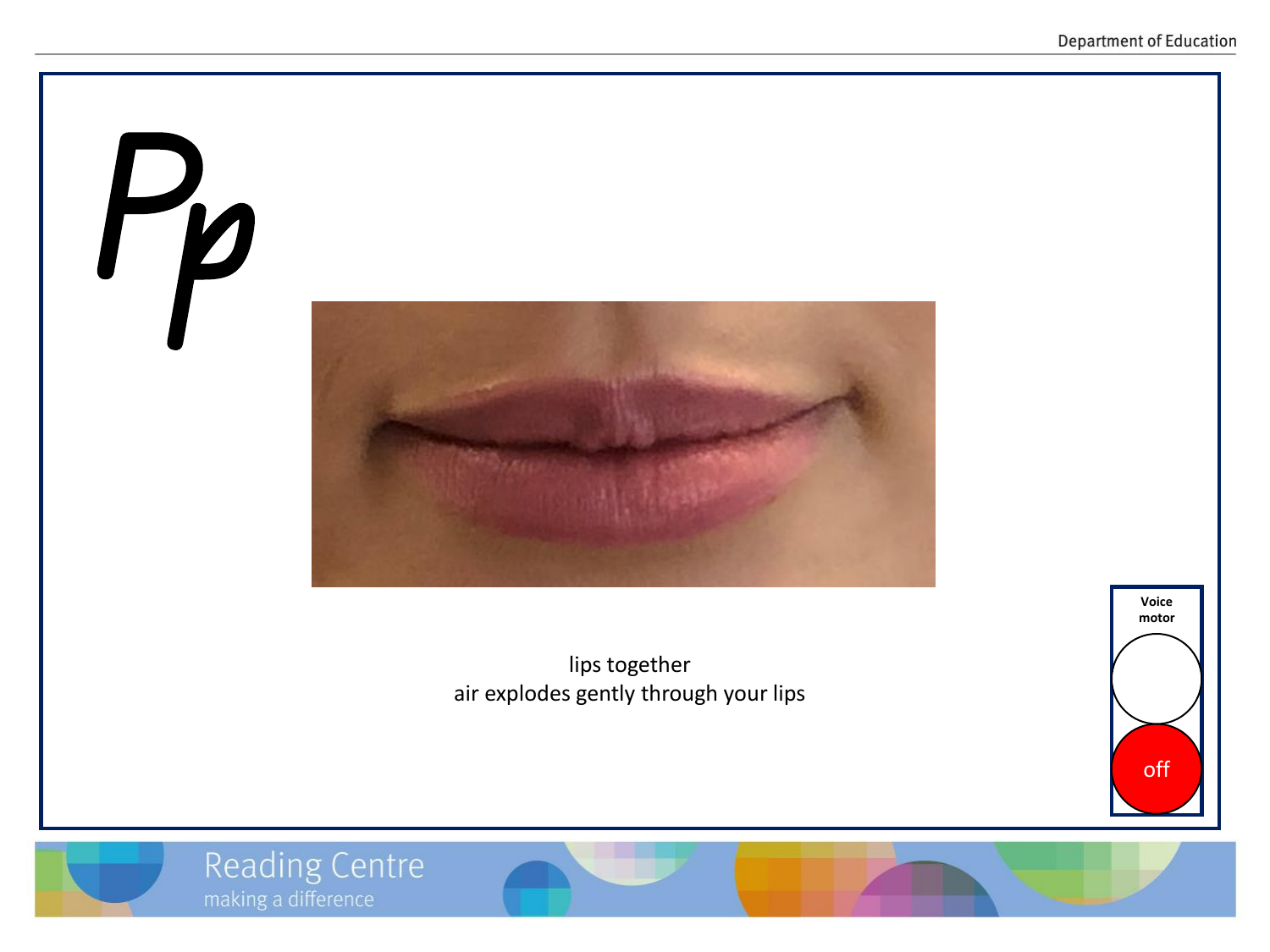# Tt



tongue tip up at the front air explodes gently when you pull your tongue away





**Reading Centre** 

making a difference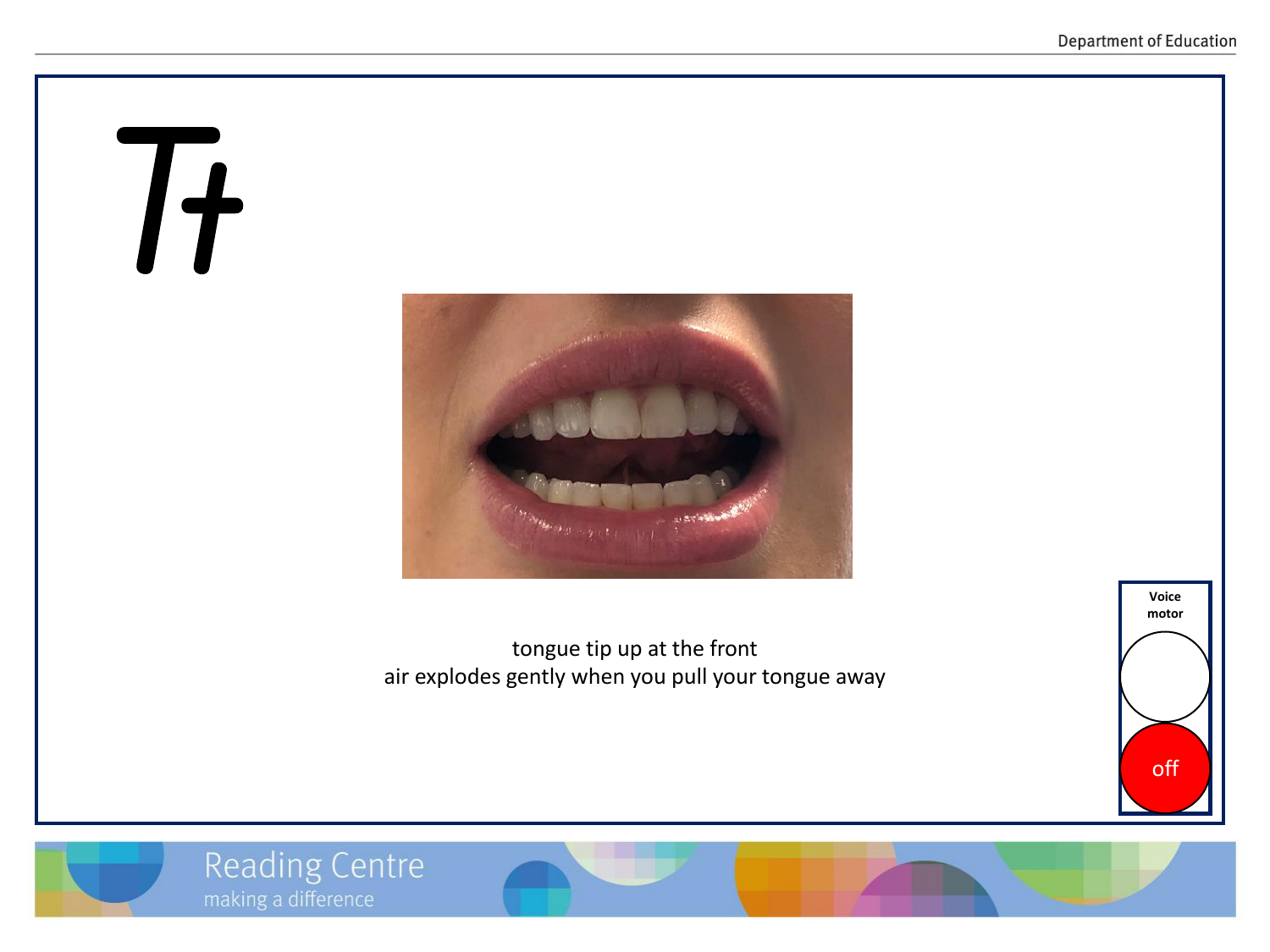# Kk



tongue up at the back air explodes gently when you pull your tongue away



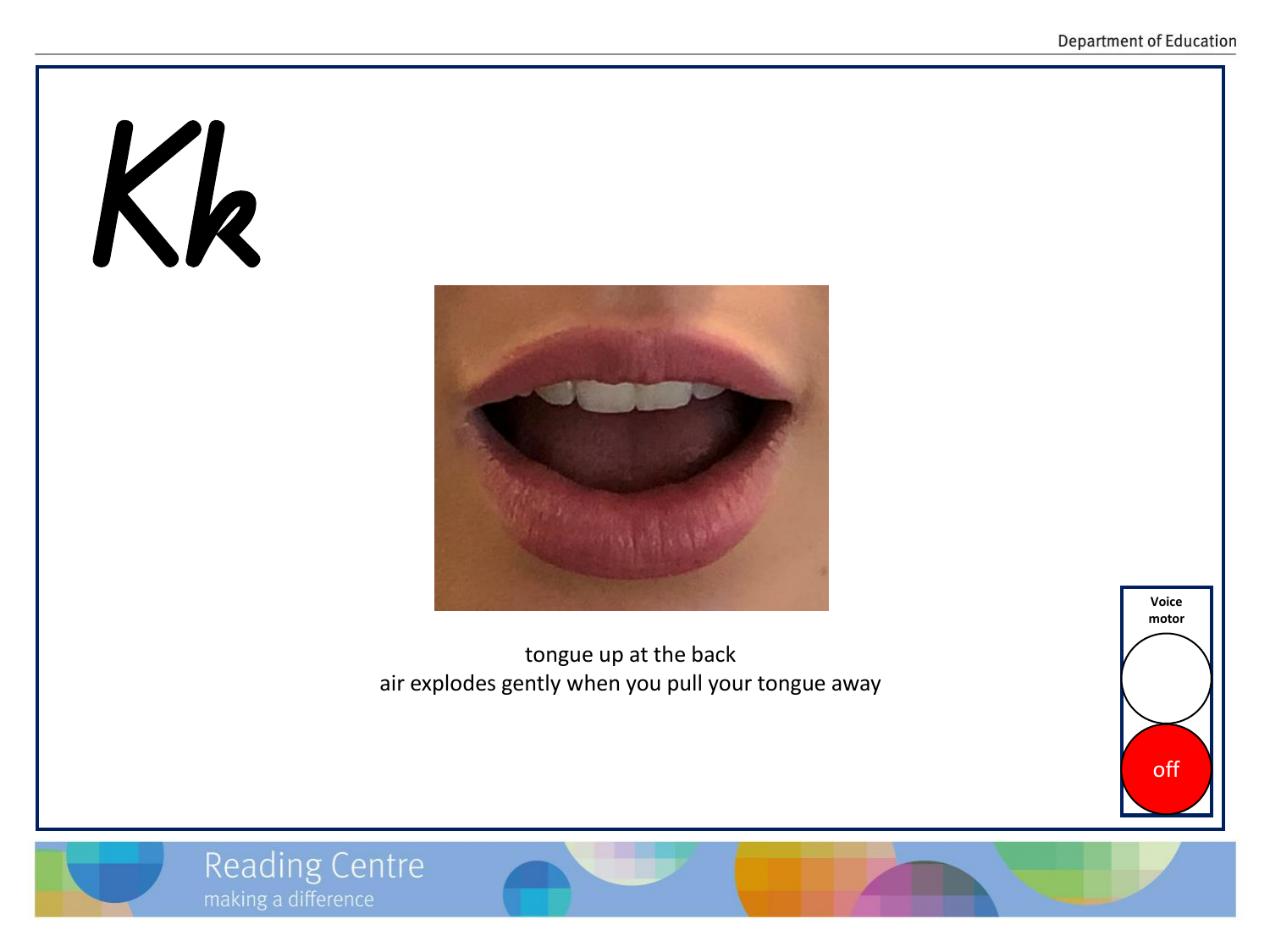# Bb



lips together air explodes through your lips



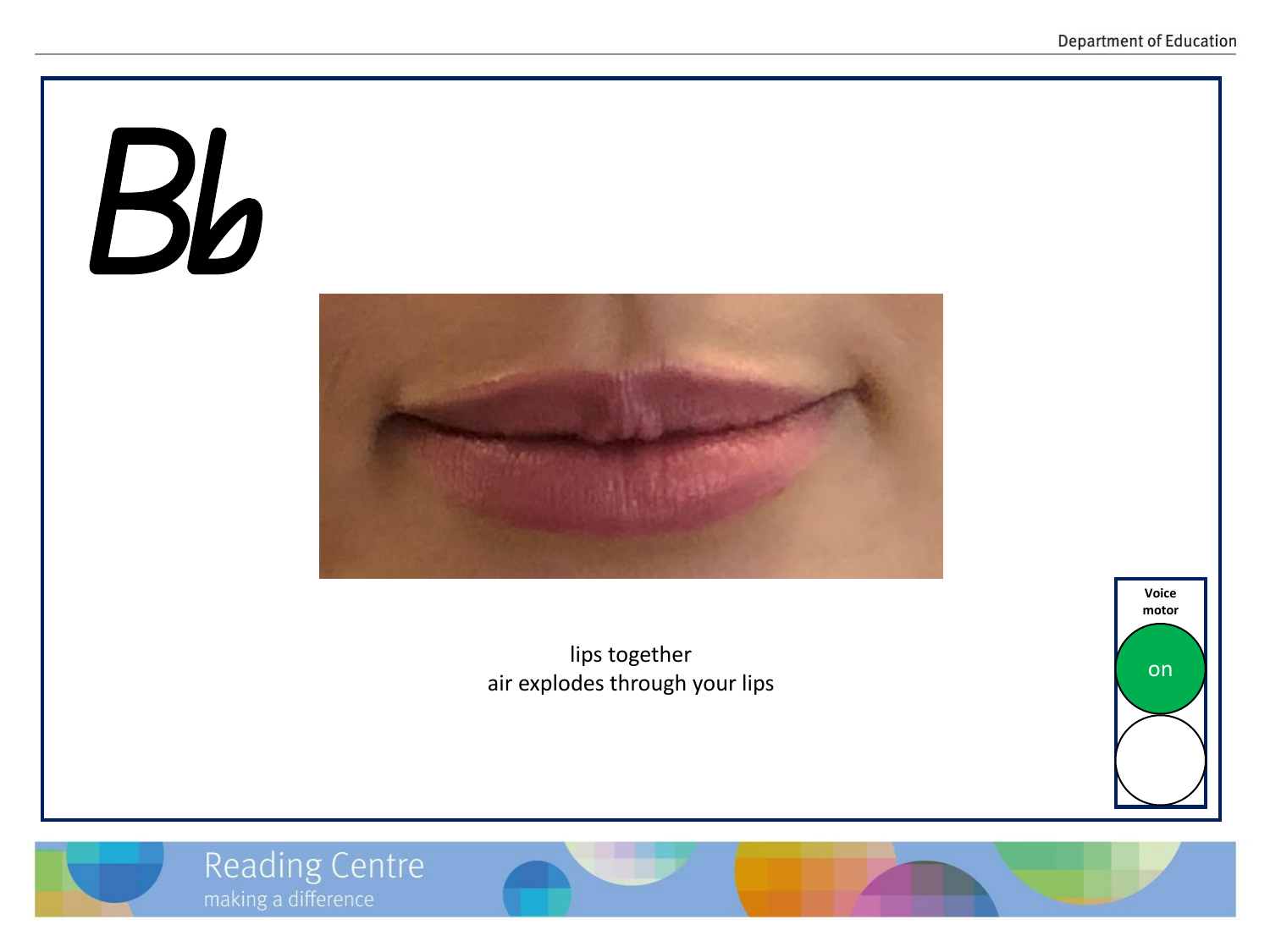#### Dd



tongue tip up at the front air explodes when you pull your tongue away



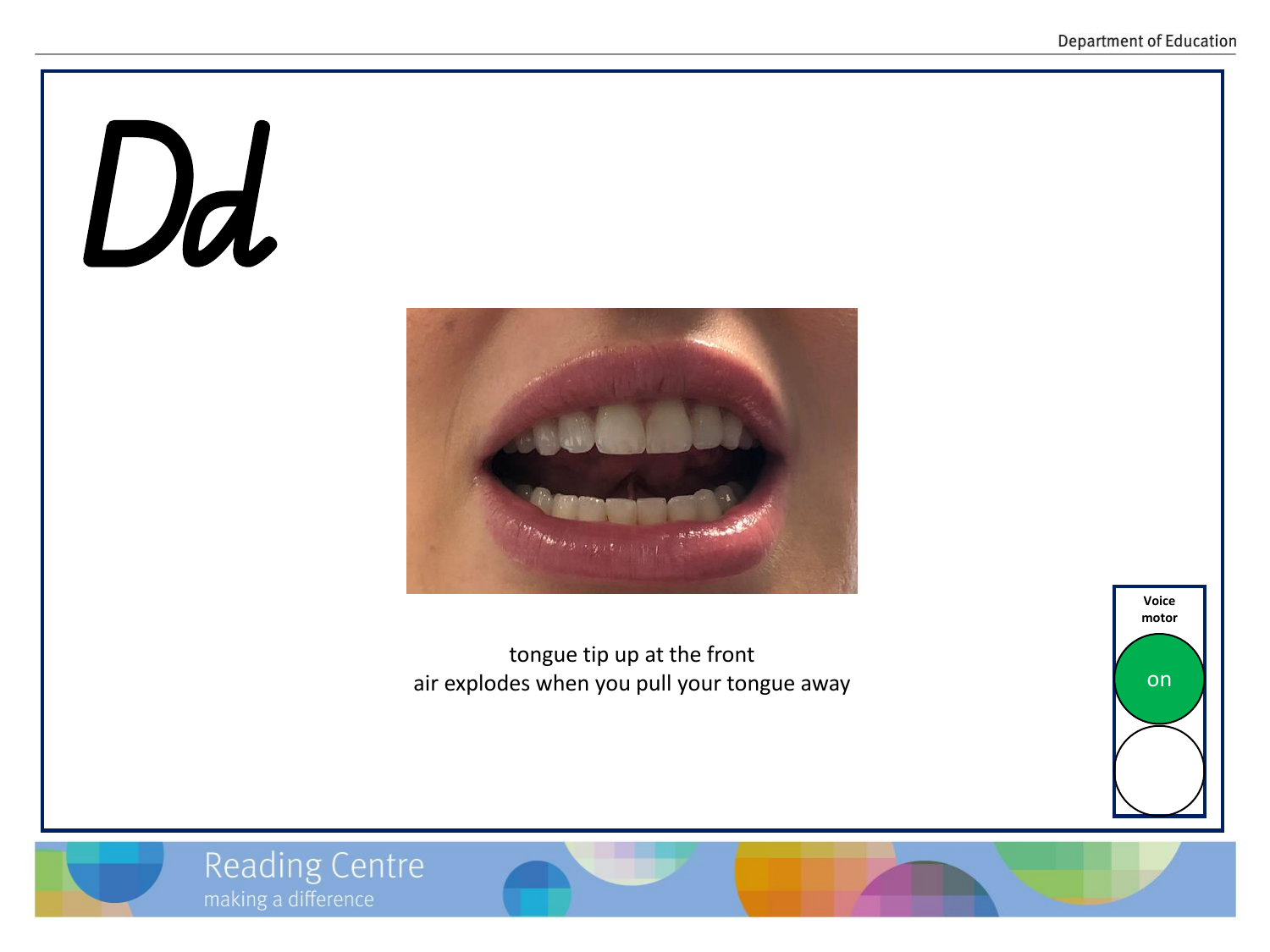# **Gg**



tongue up at the back air explodes when you pull your tongue away



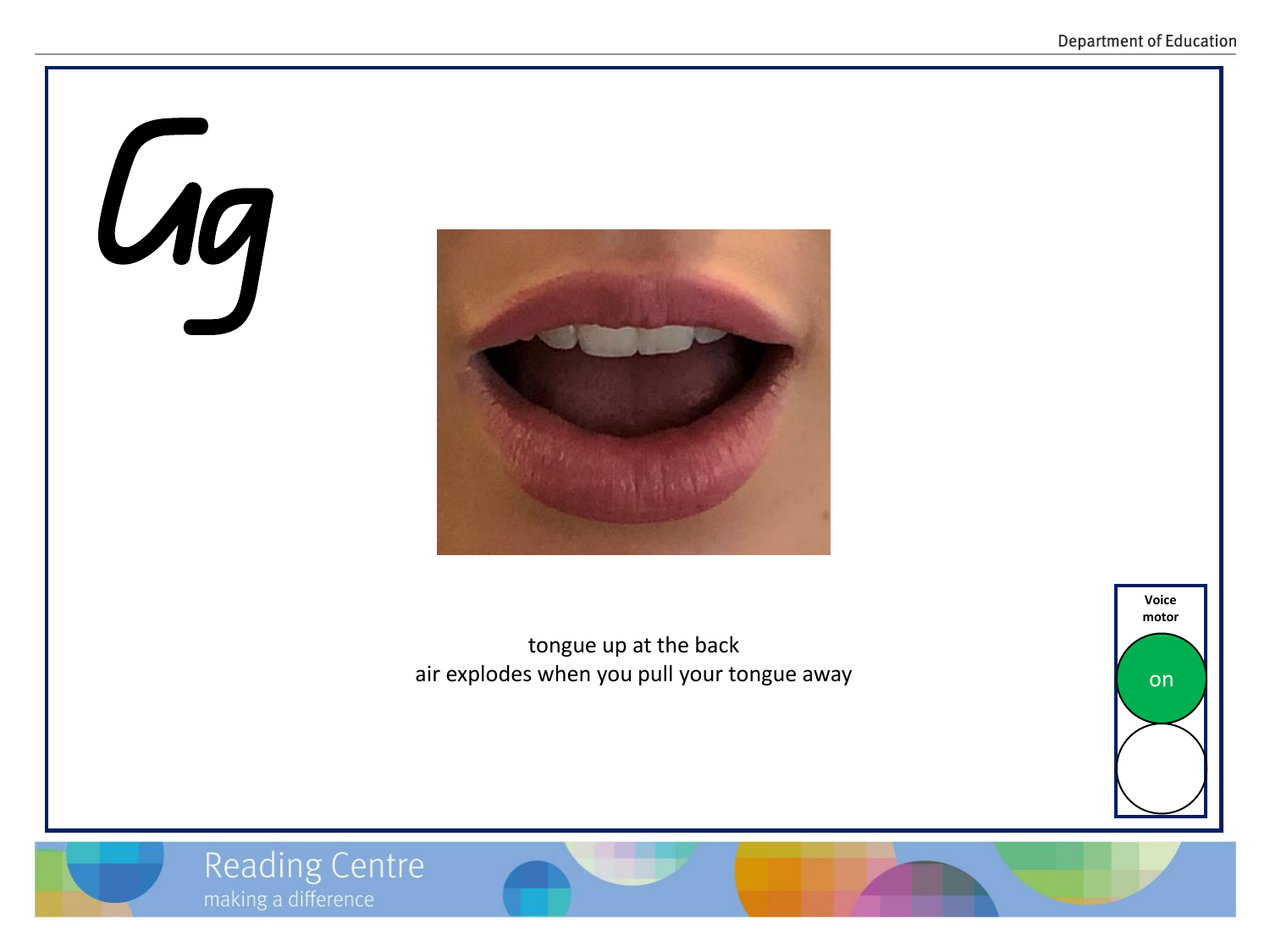# Ff

top teeth on bottom lip blow gently





Reading Centre<br>
making a difference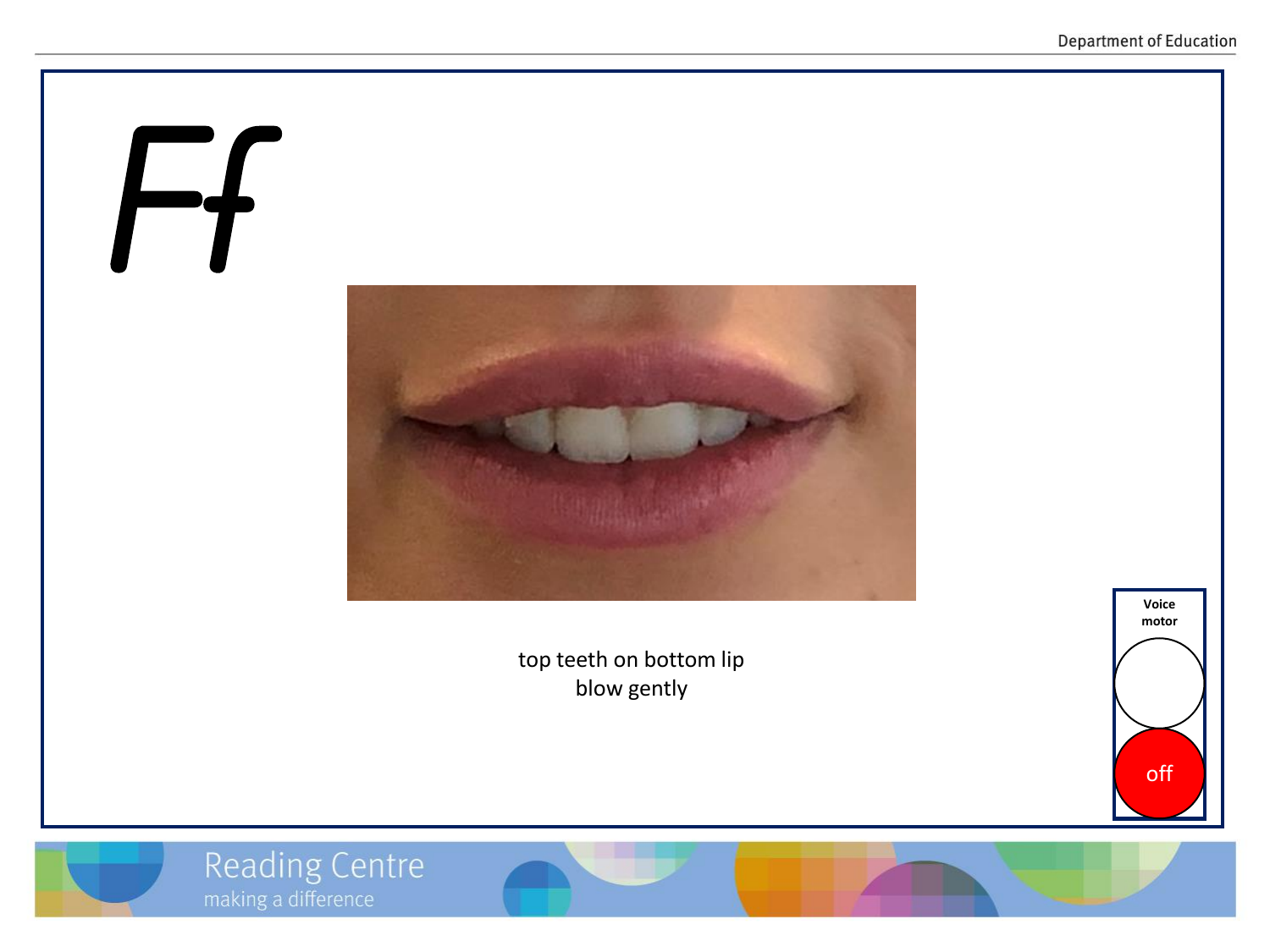# Th

tongue between your teeth blow gently





**Reading Centre** 

making a difference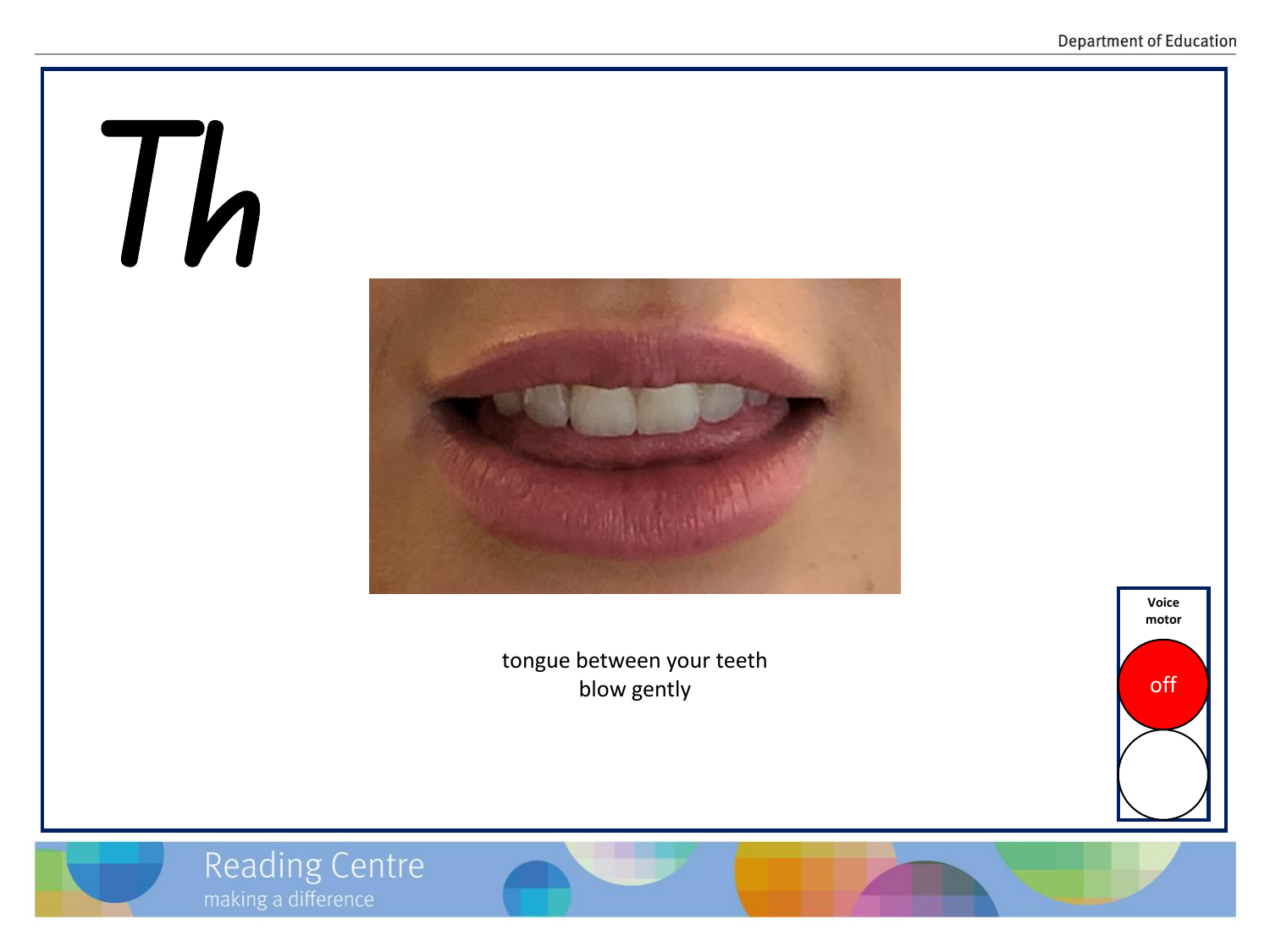#### Th



tongue between your teeth blow so your tongue vibrates



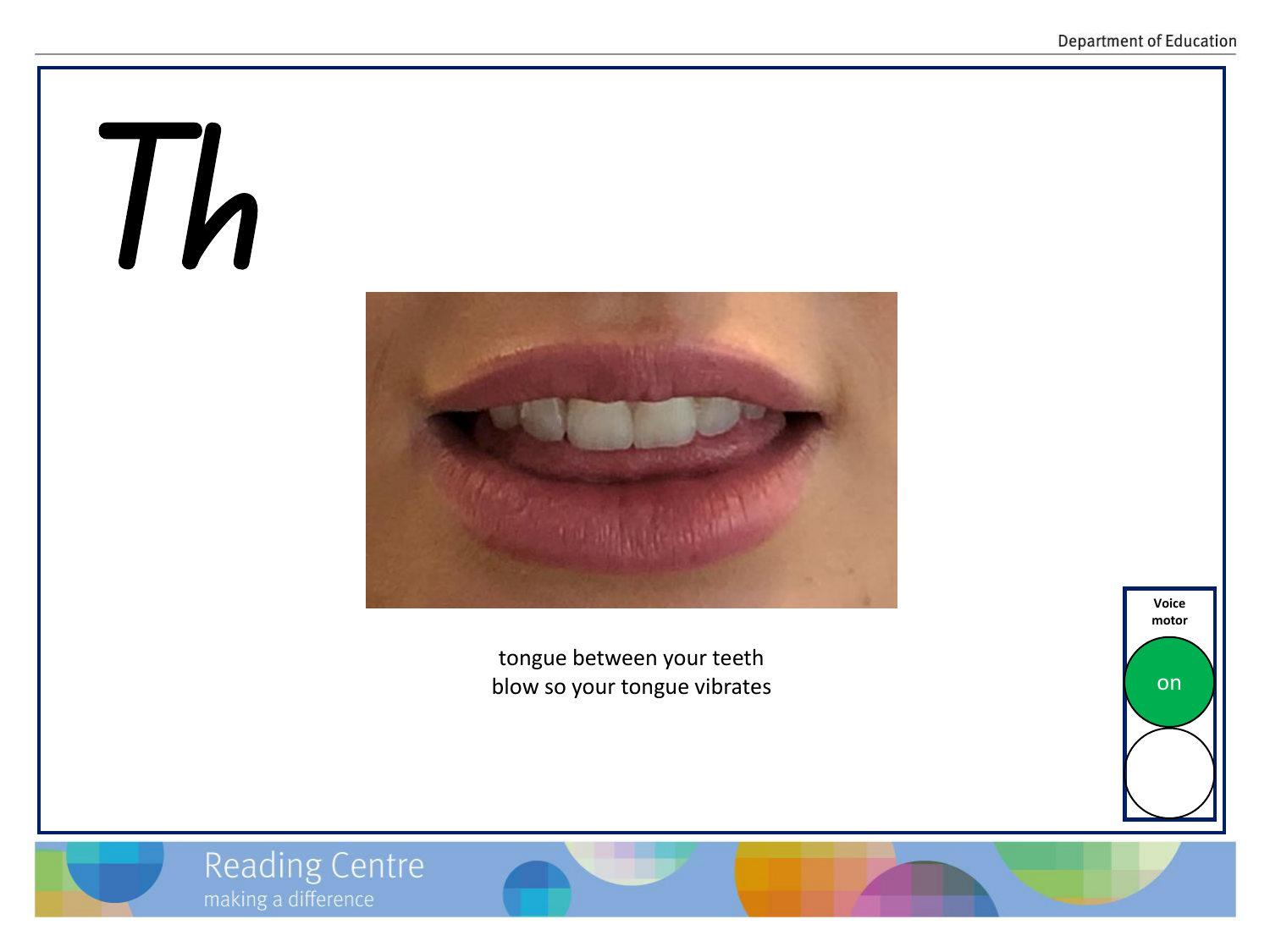# Ss



teeth together at the front air escapes through the teeth



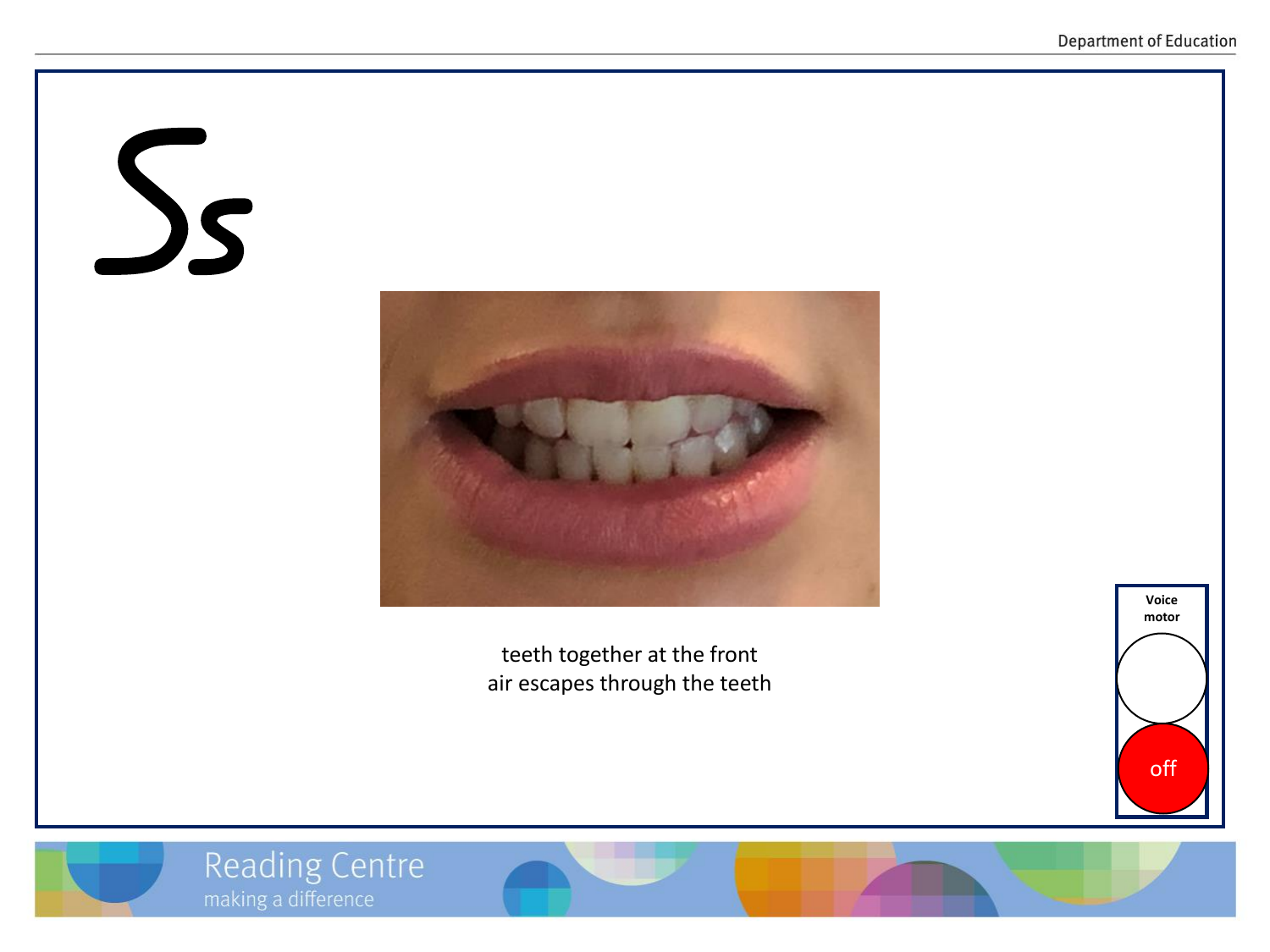# Sh



teeth together at the front lips pushed forward





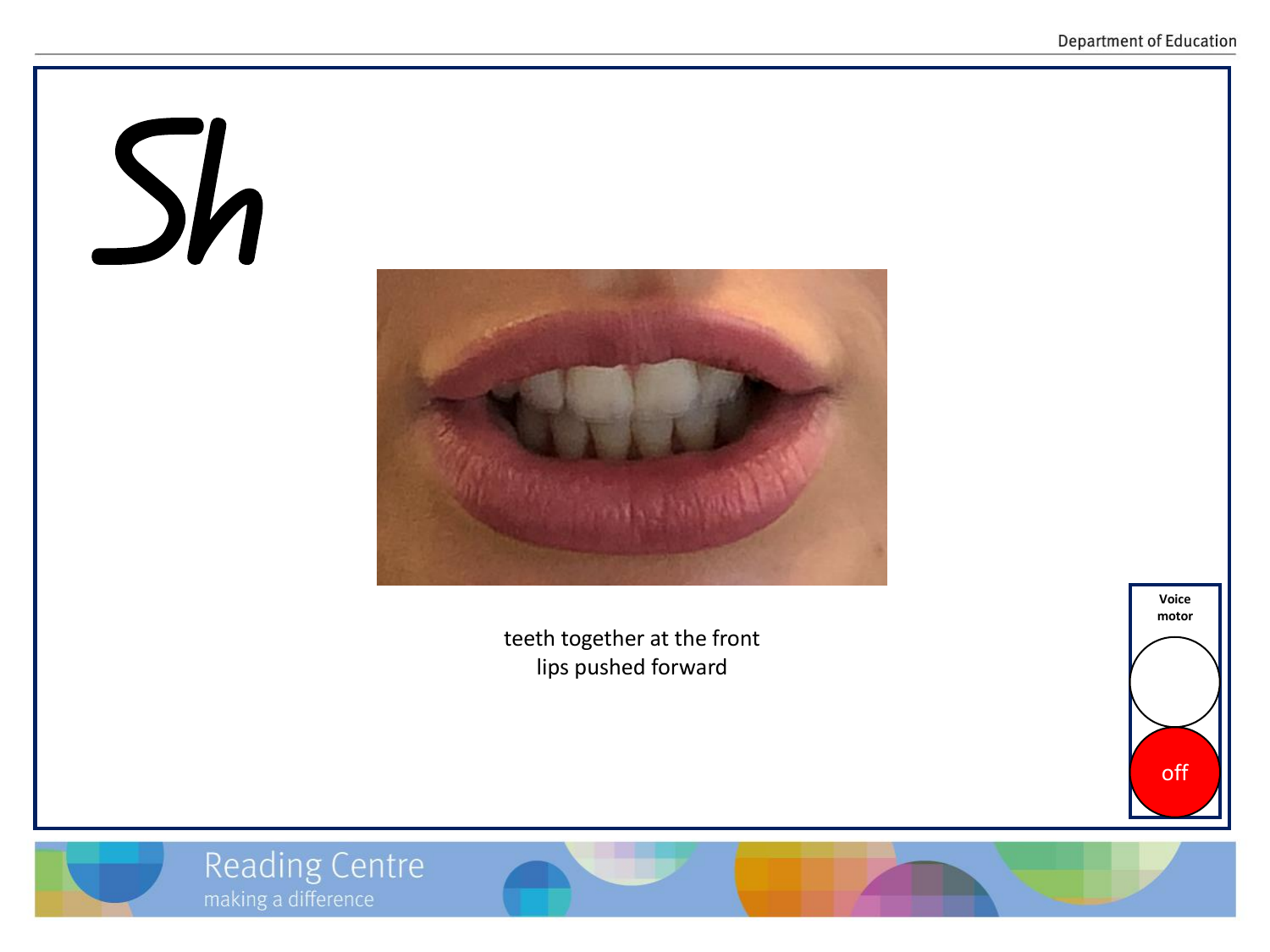# Hh



mouth open air escapes gently through your mouth



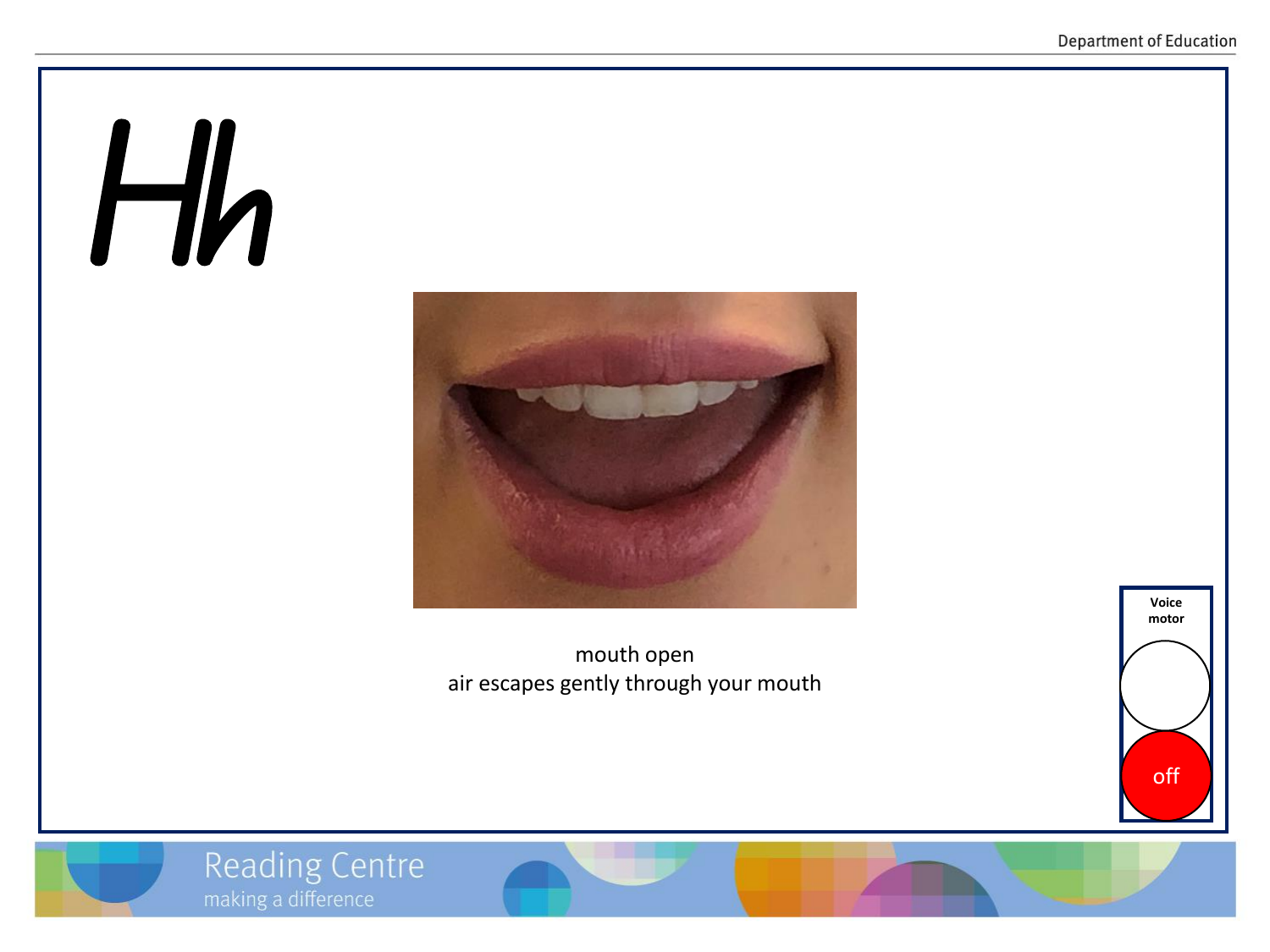

**Reading Centre** 



top teeth on bottom lip blow so your bottom lip vibrates



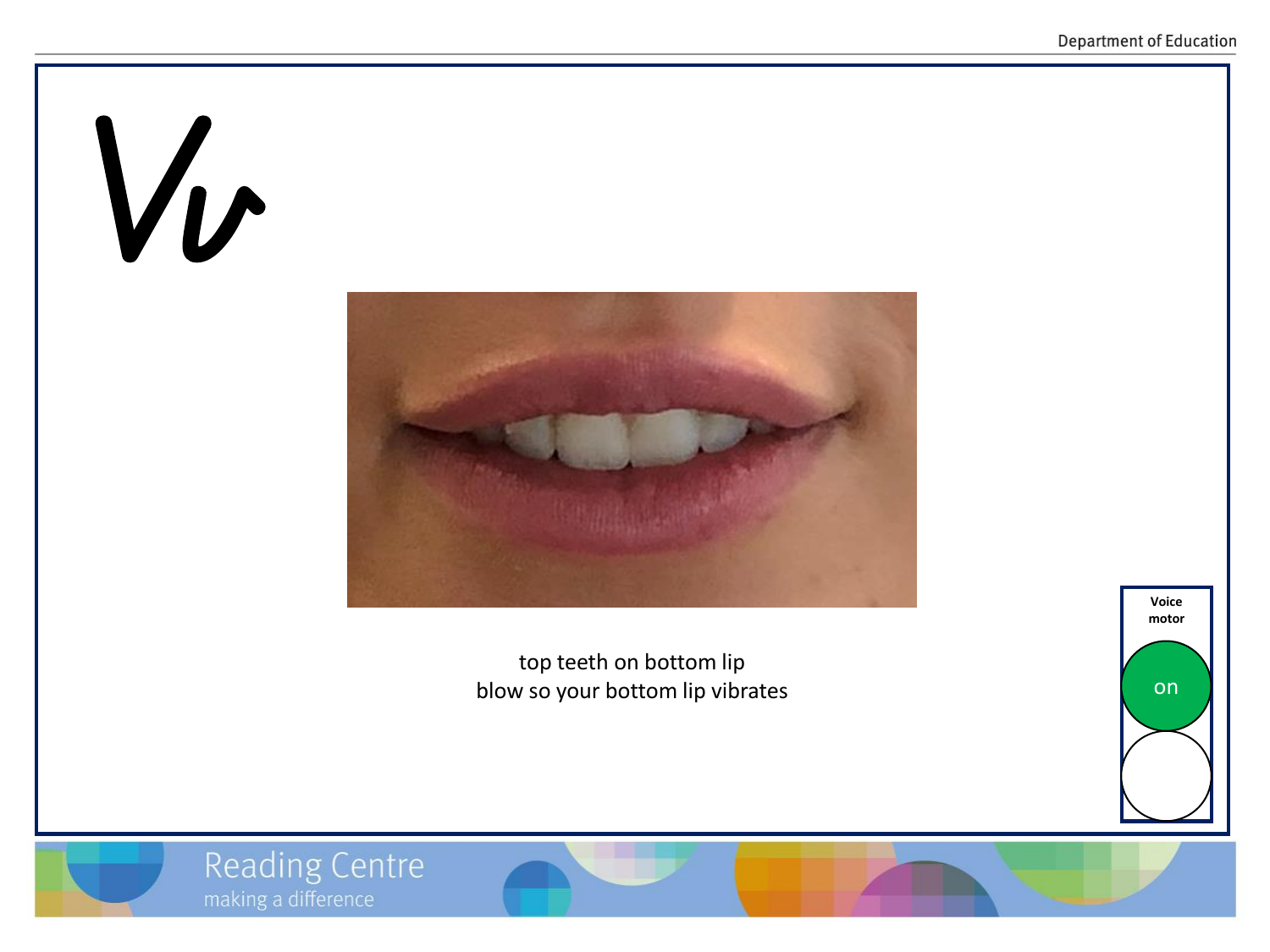#### Zz



teeth together at the front air escapes through the teeth feel your tongue vibrate



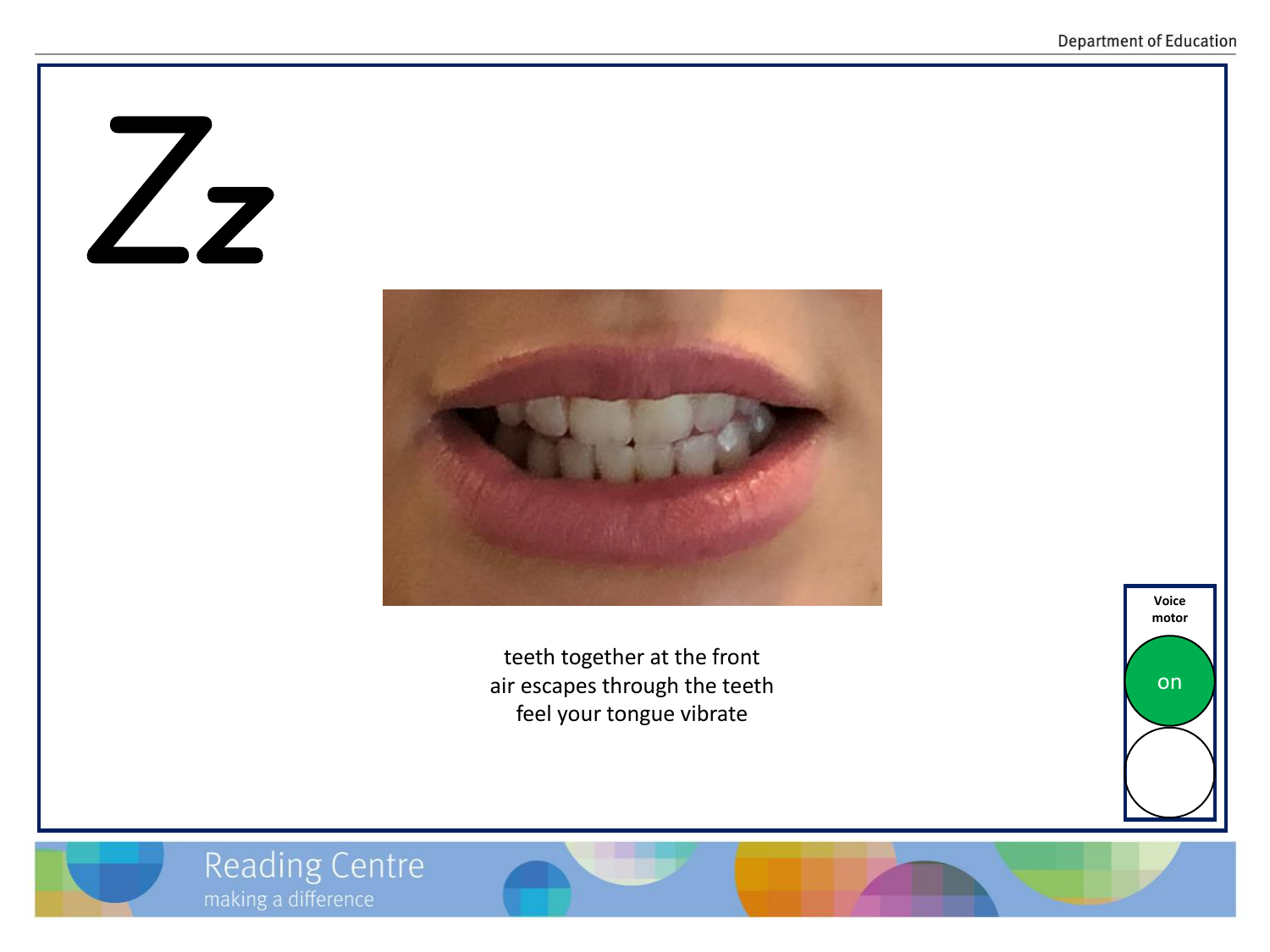# Zh



teeth together at the front lips pushed forward feel a buzz in your tongue



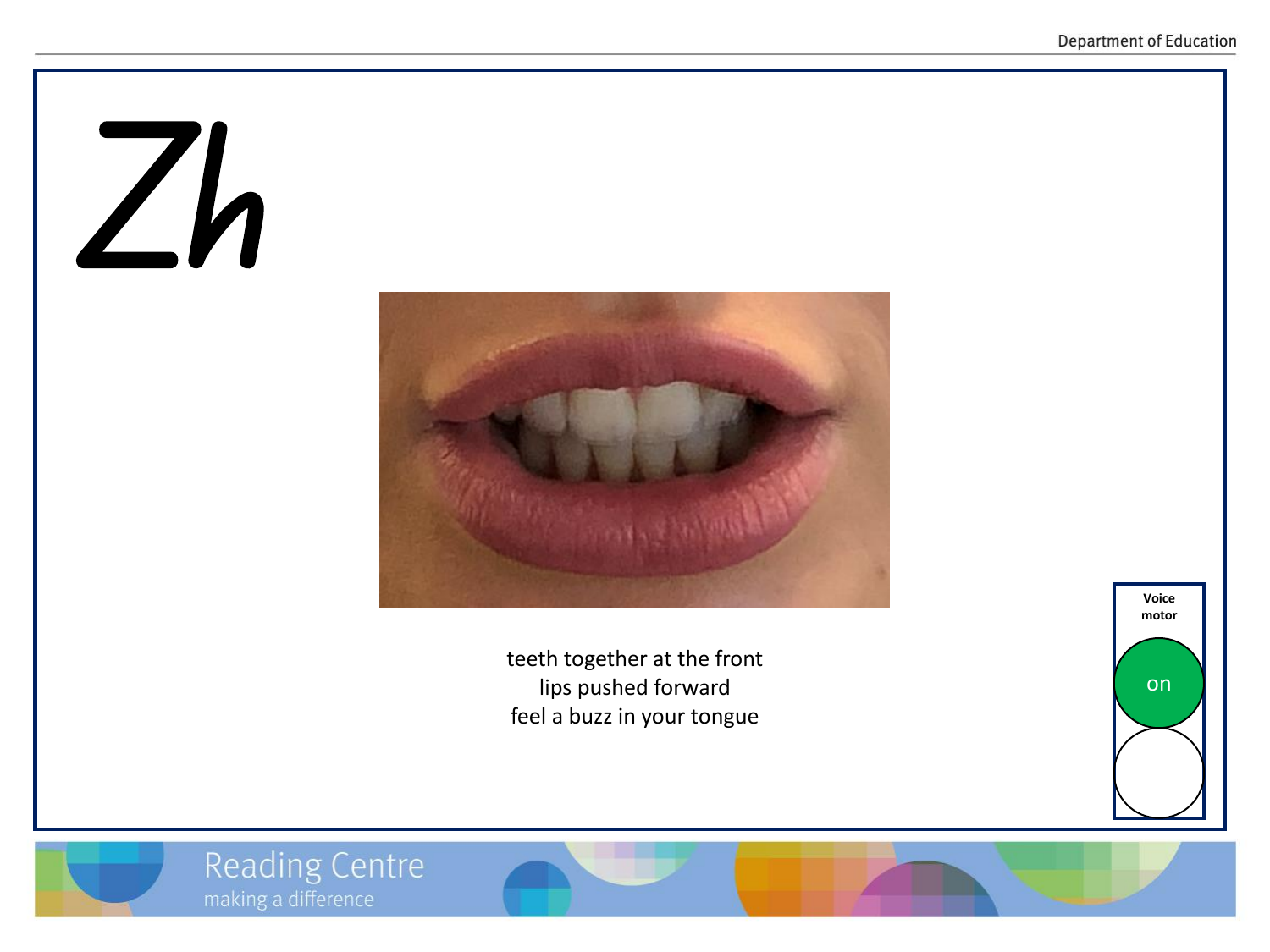# Ch



teeth together at the front air explodes gently as your pull your teeth apart



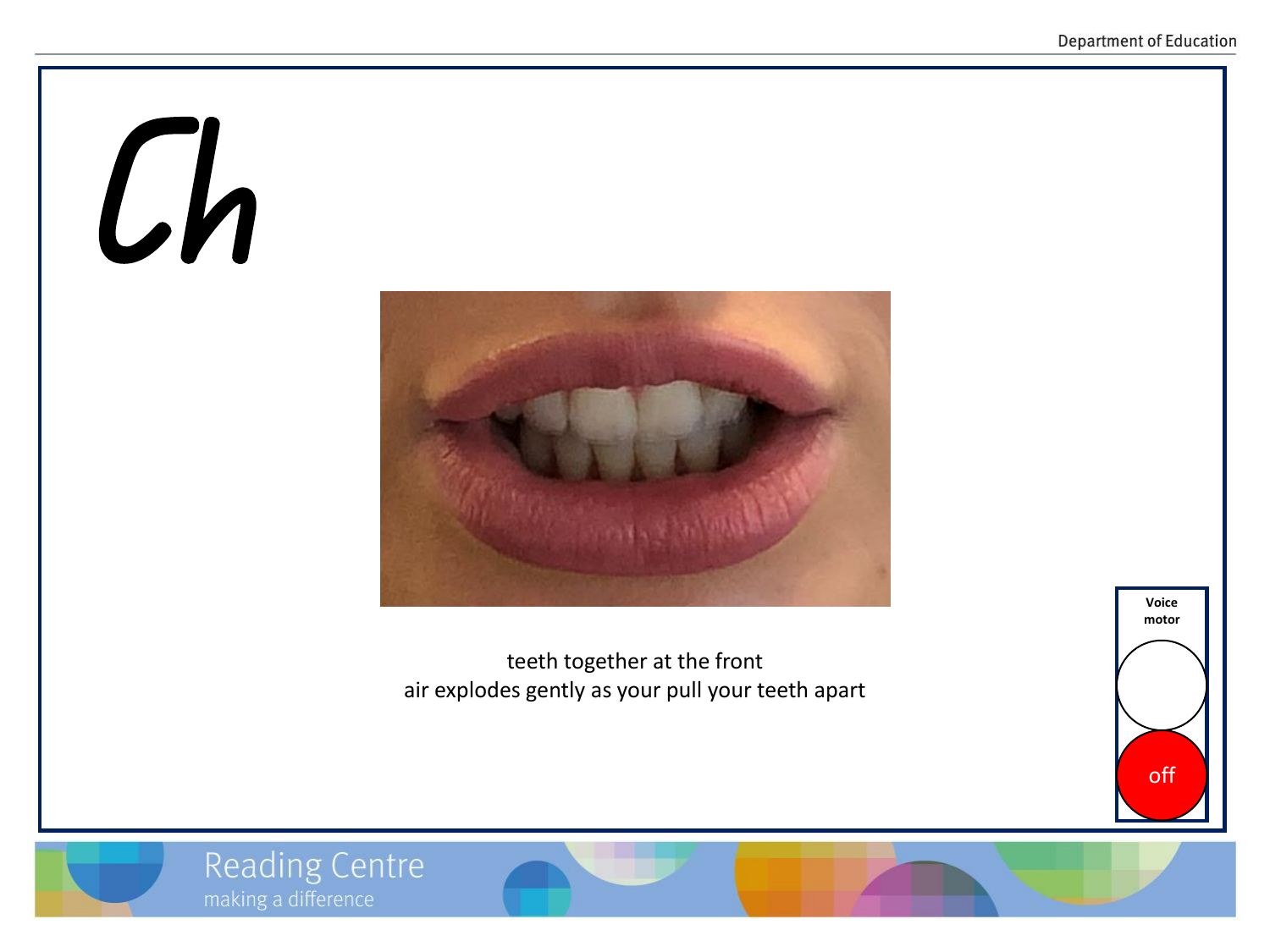# Jj



teeth together at the front air explodes as your pull your teeth apart





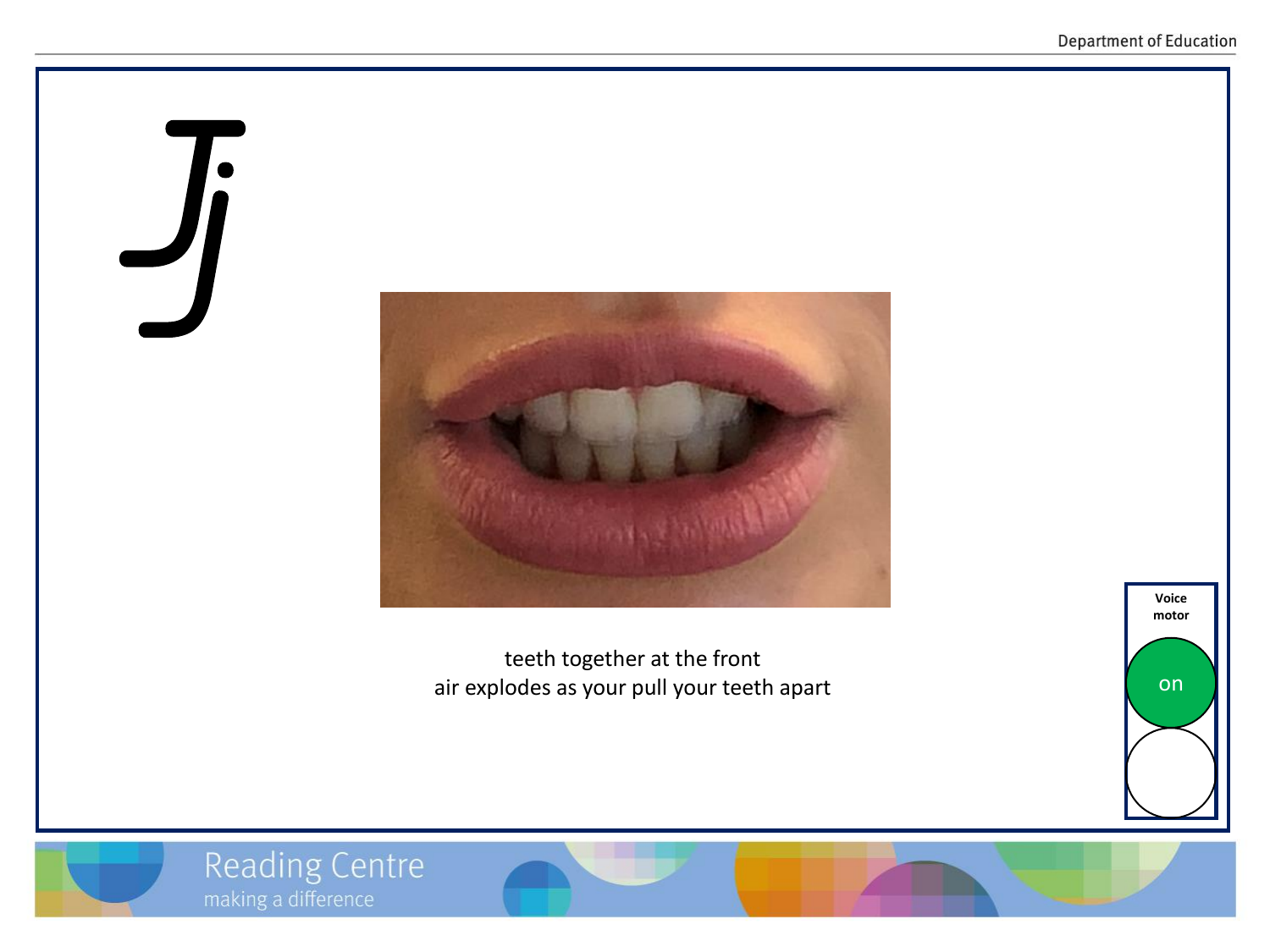# Mm



lips together air escapes through your nose



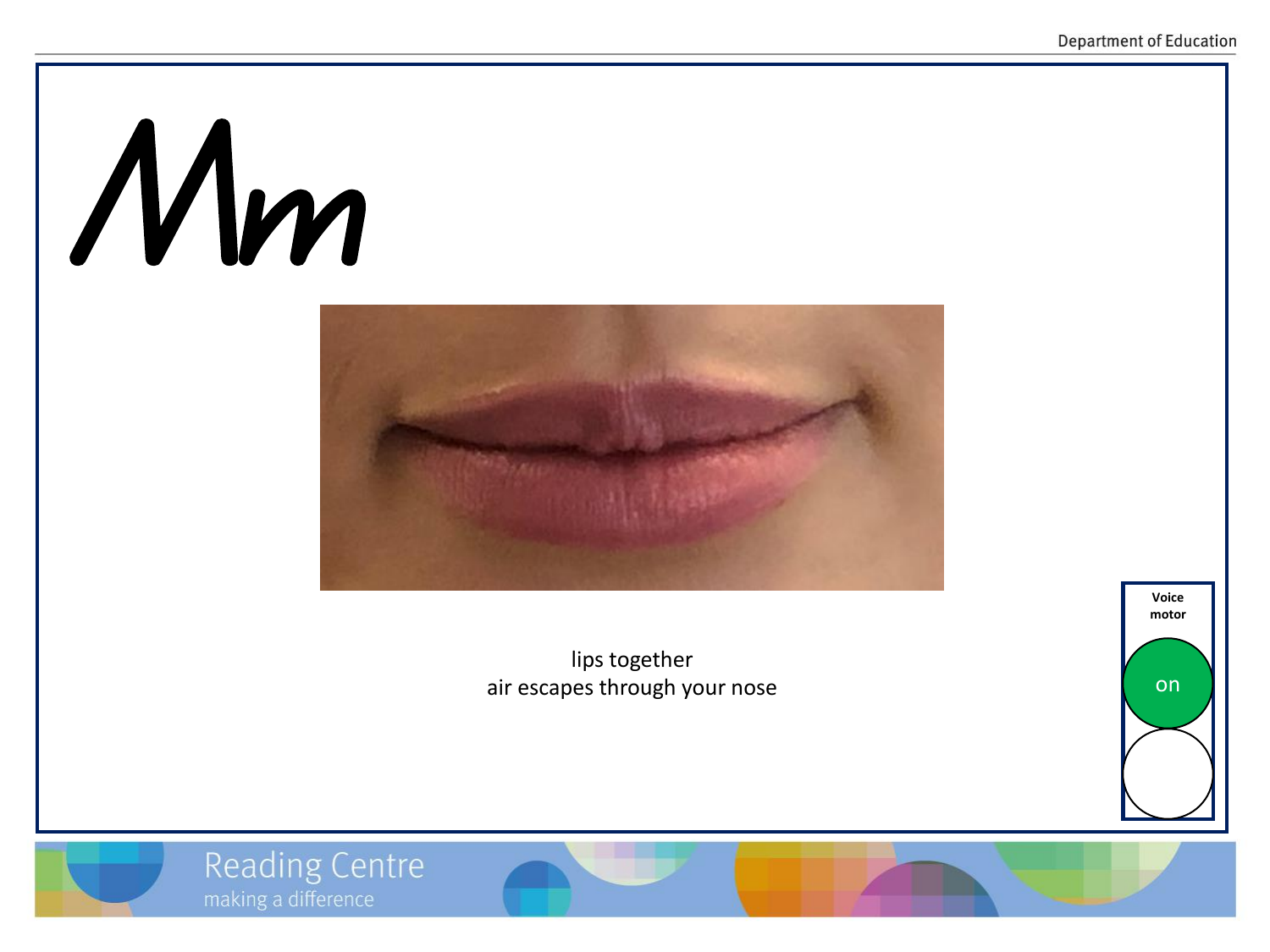# Nn



tongue tip up at the front air escapes through your nose



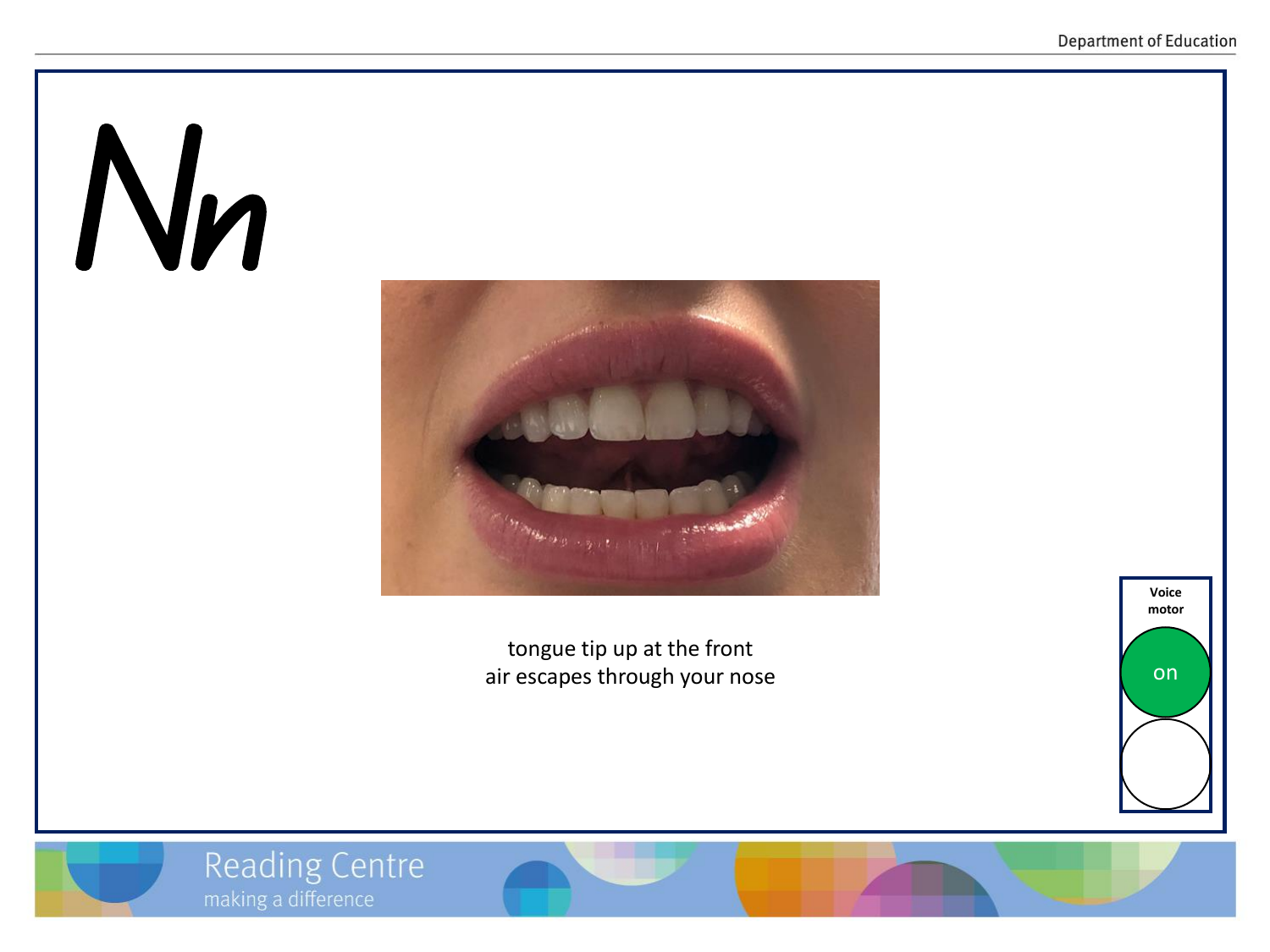# Ng



tongue up at the back air escapes through your nose



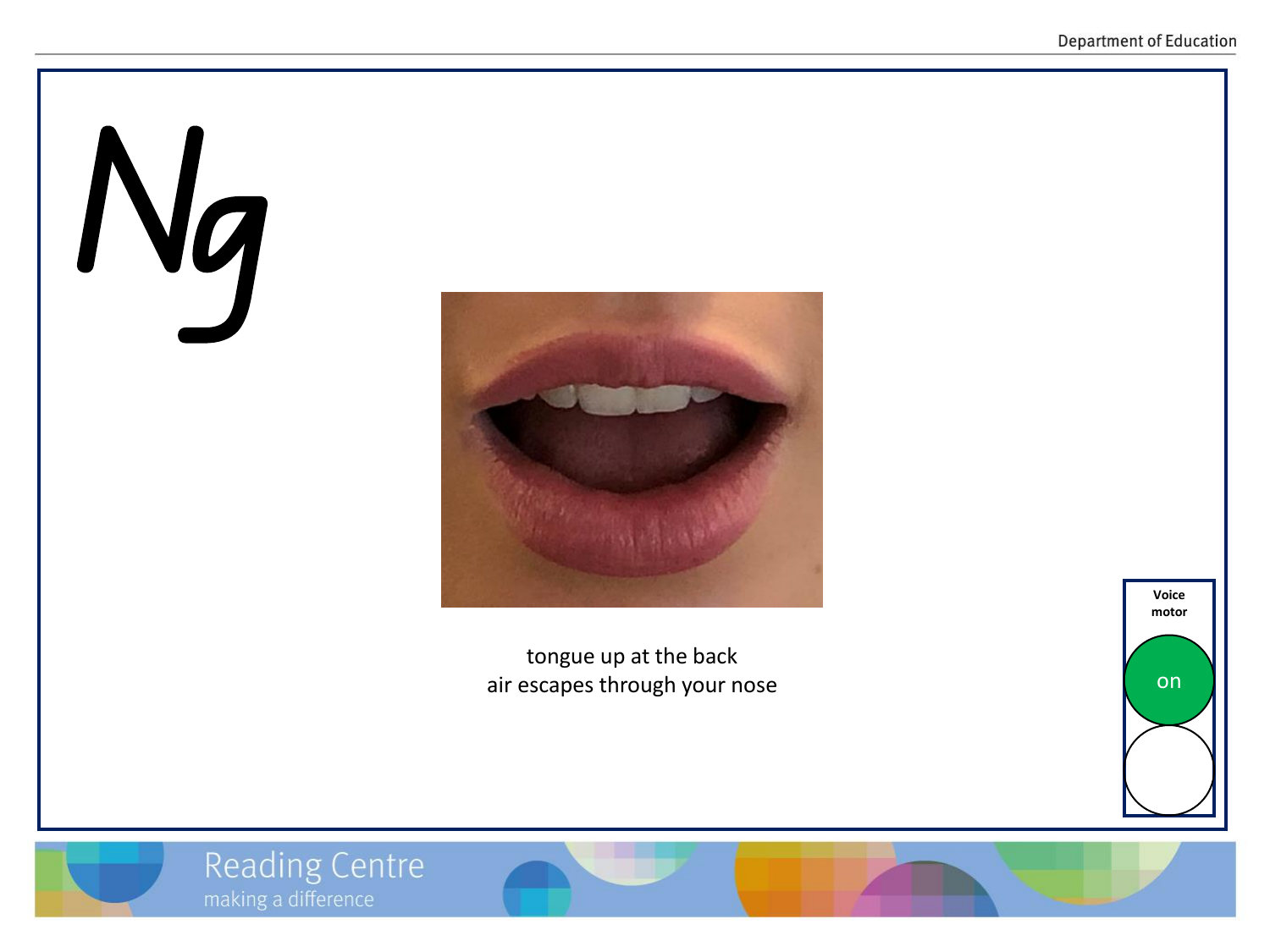

lips back tongue pulled back slightly



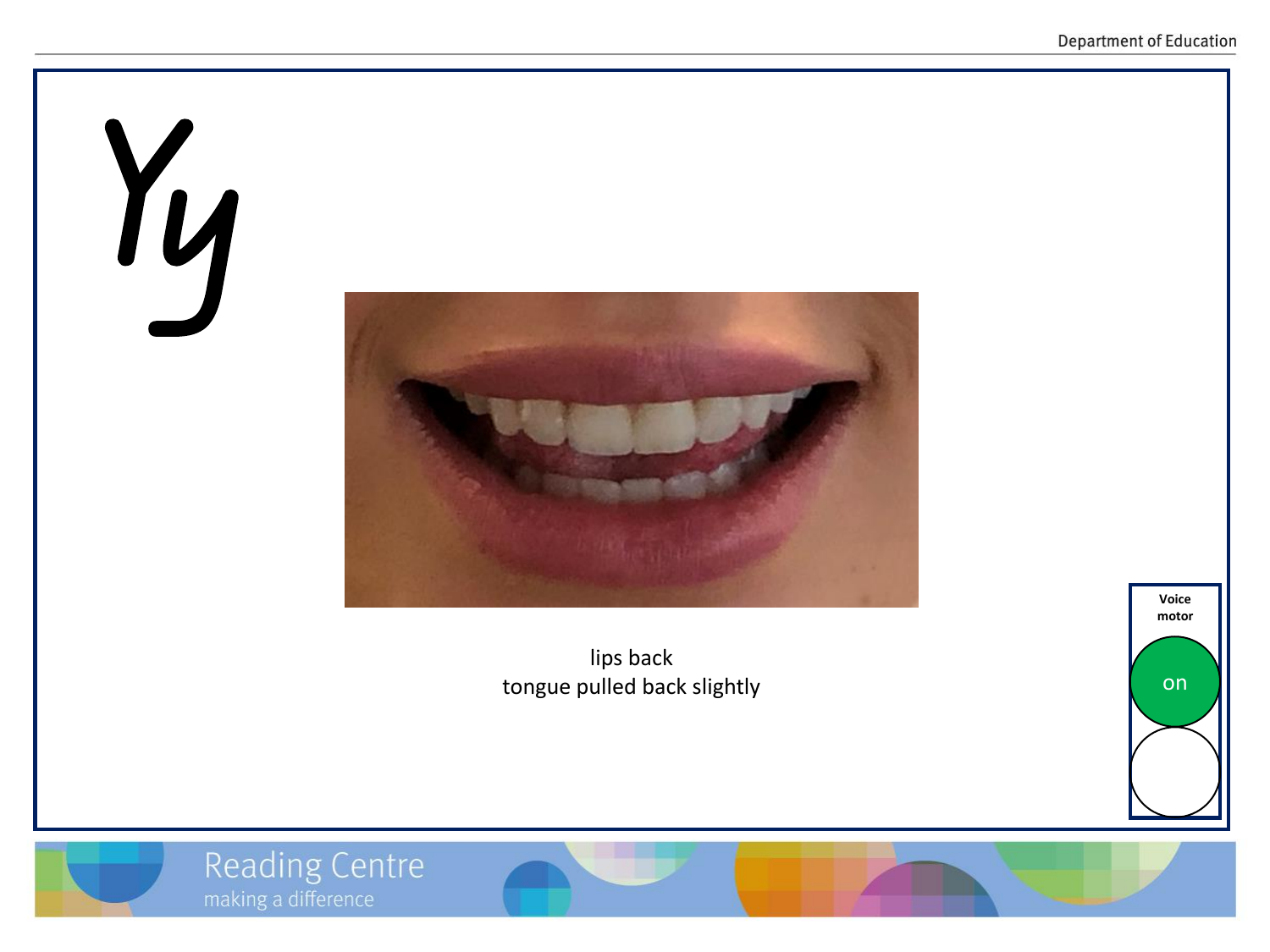# Ww



lips pushed forward



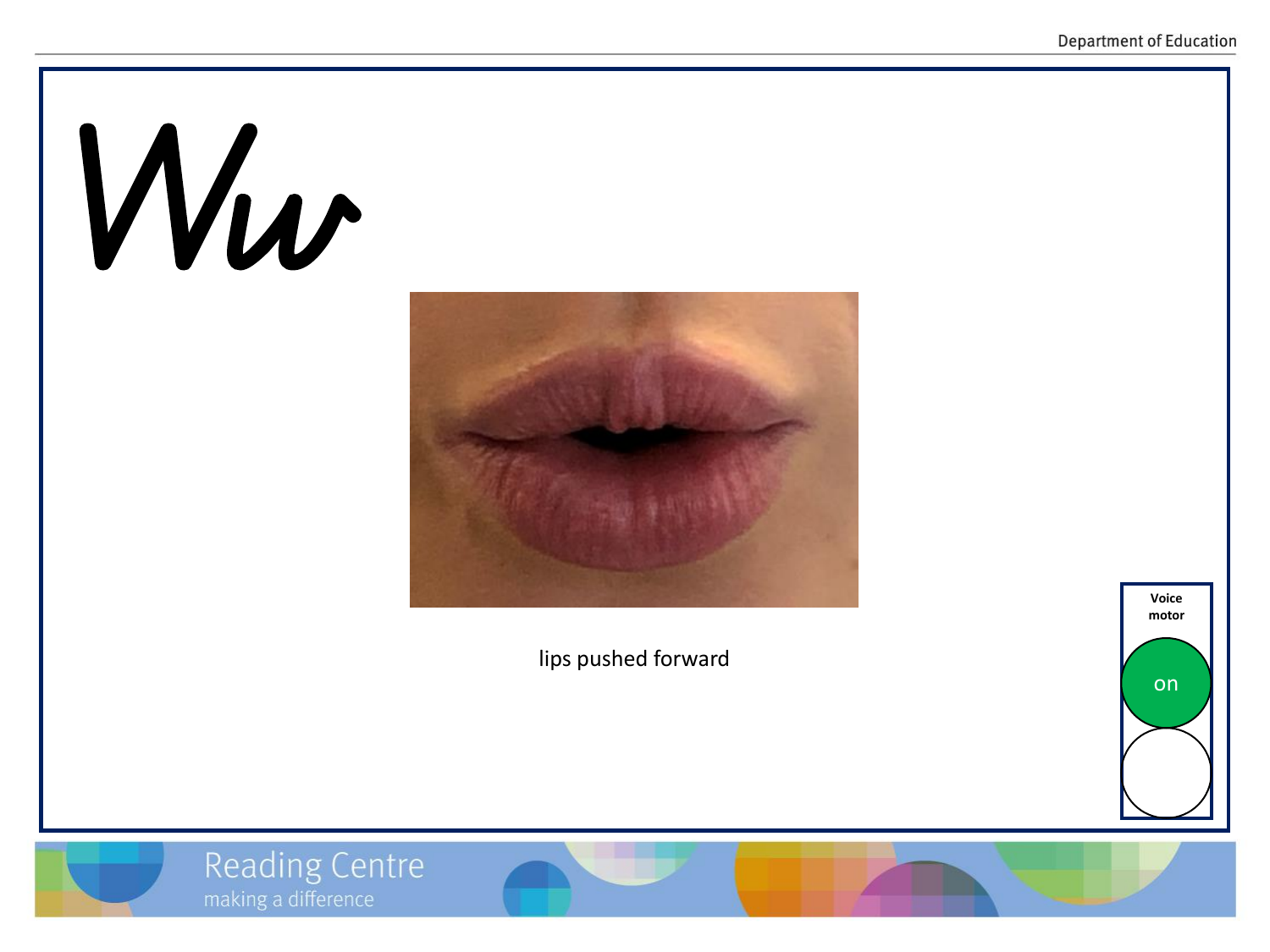

tongue tip up at the front





Reading Centre<br>
making a difference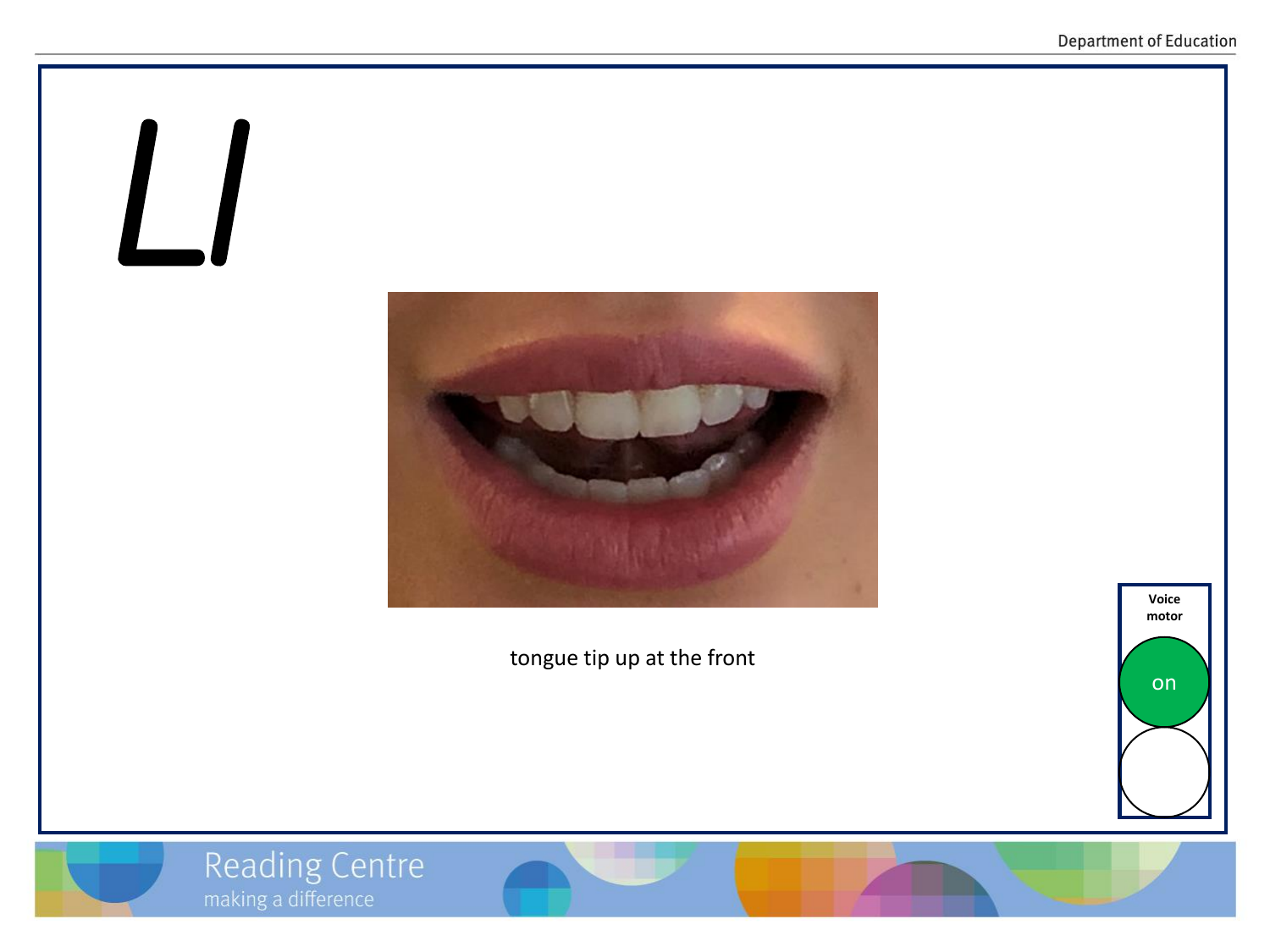# Rr



mouth open tongue flat in the bottom of your mouth



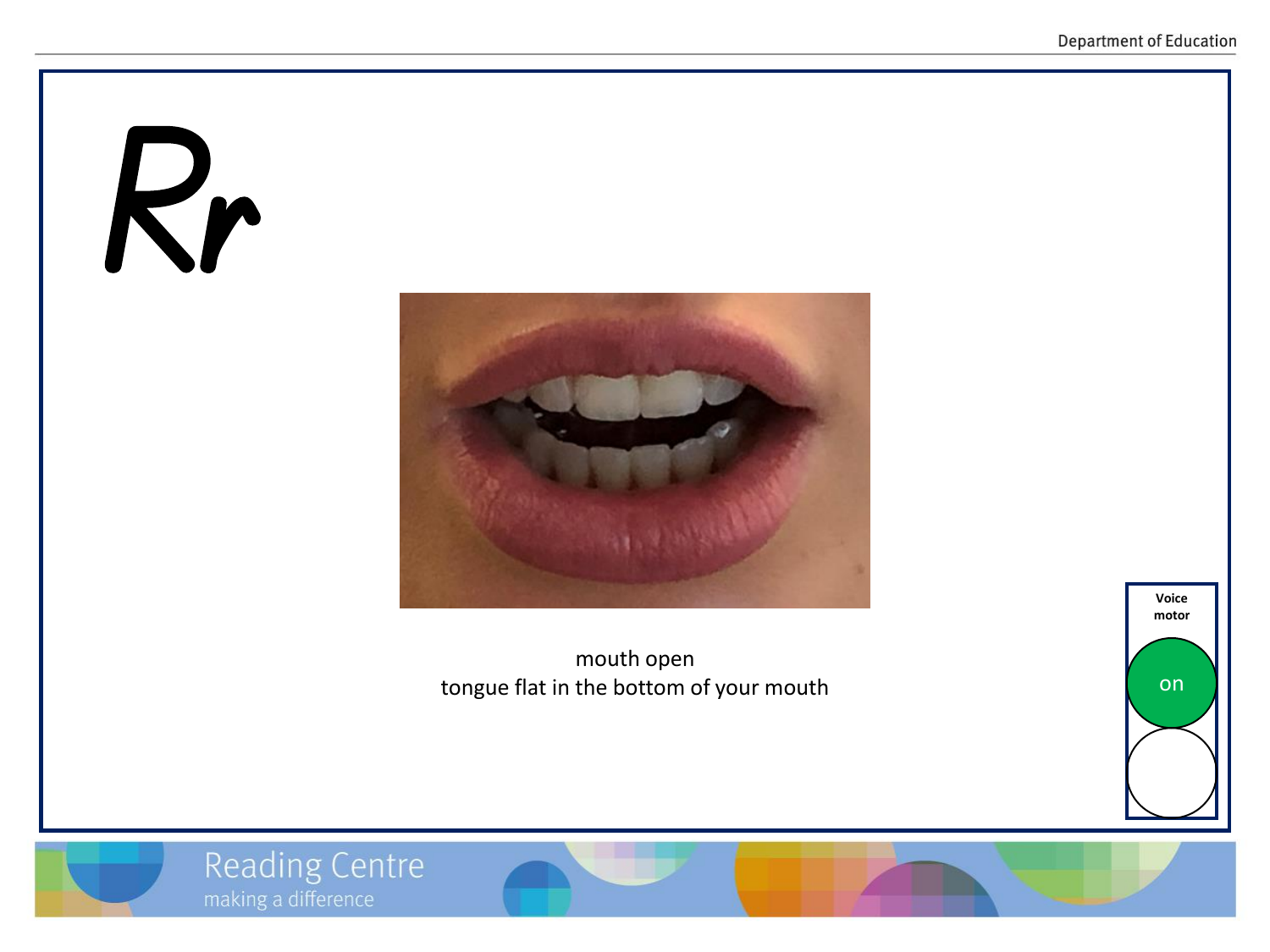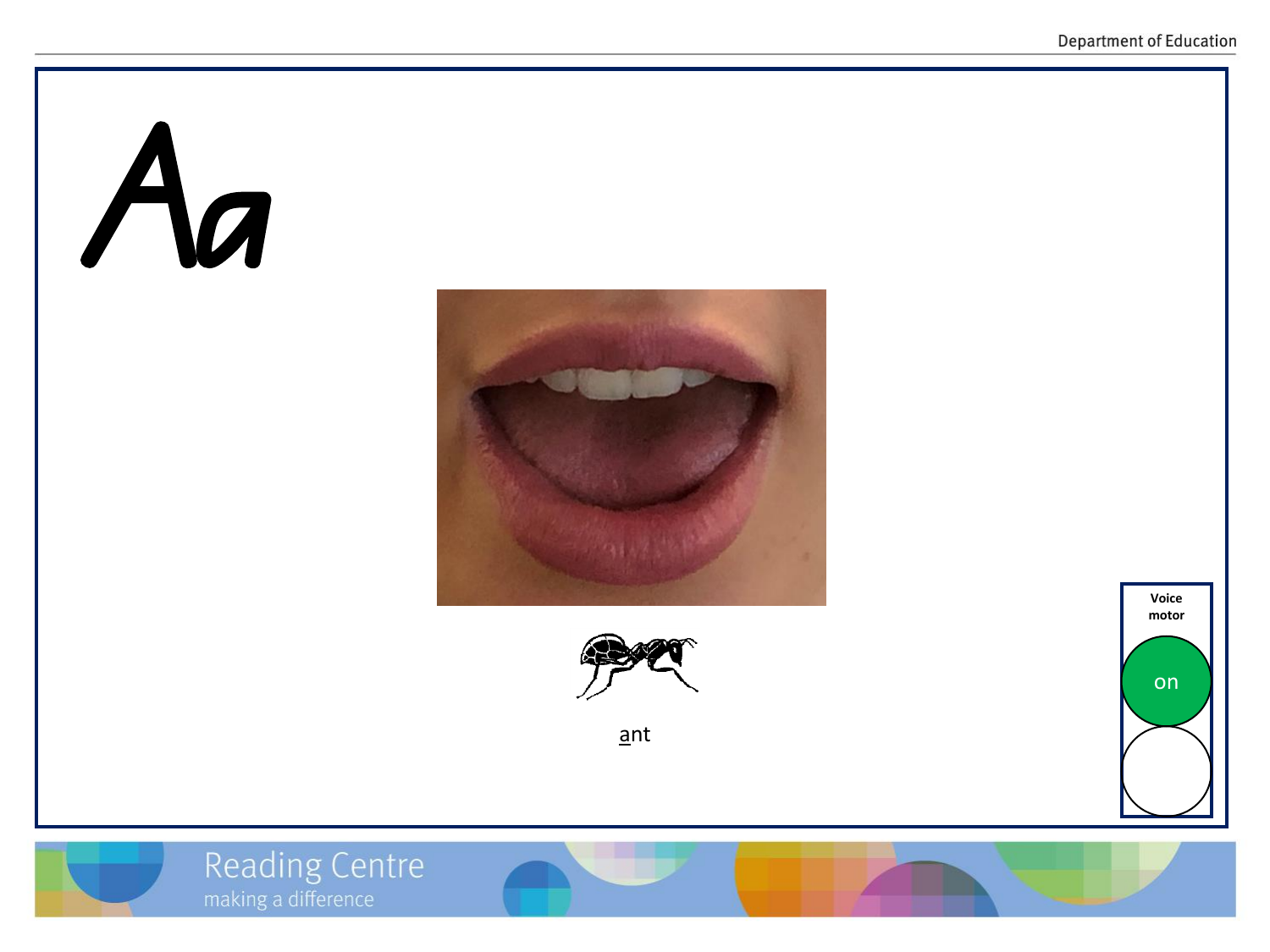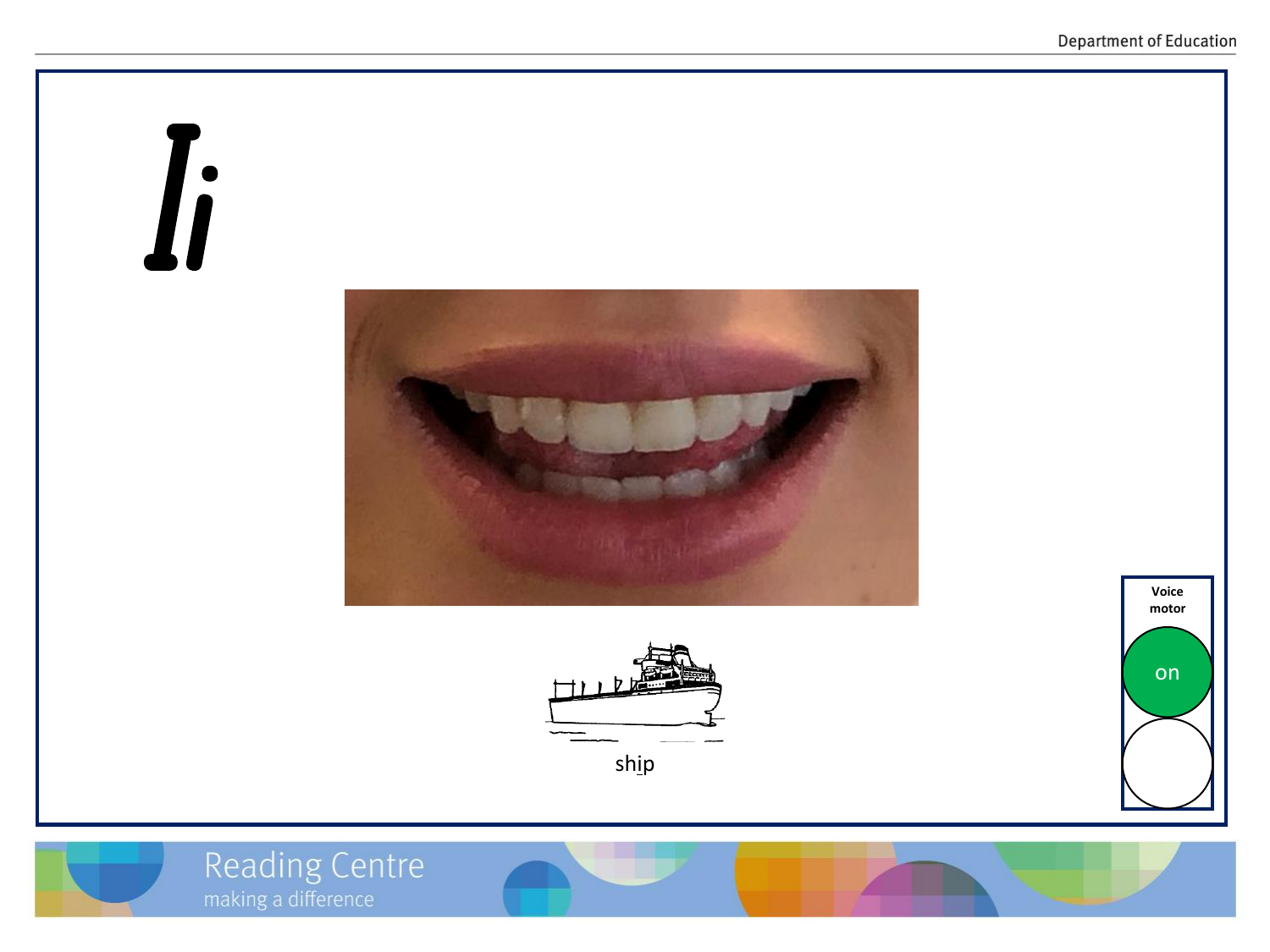## Ee





egg





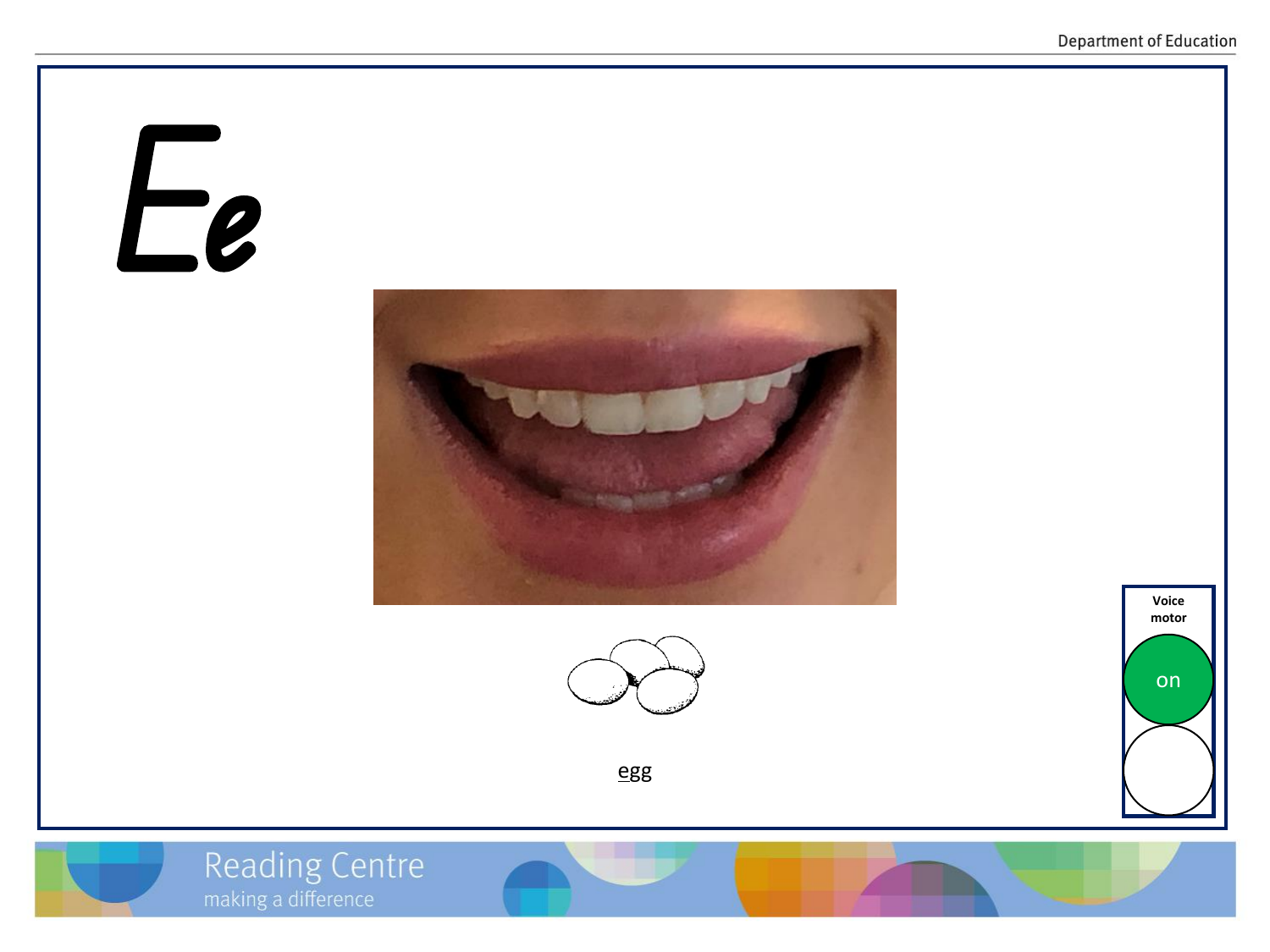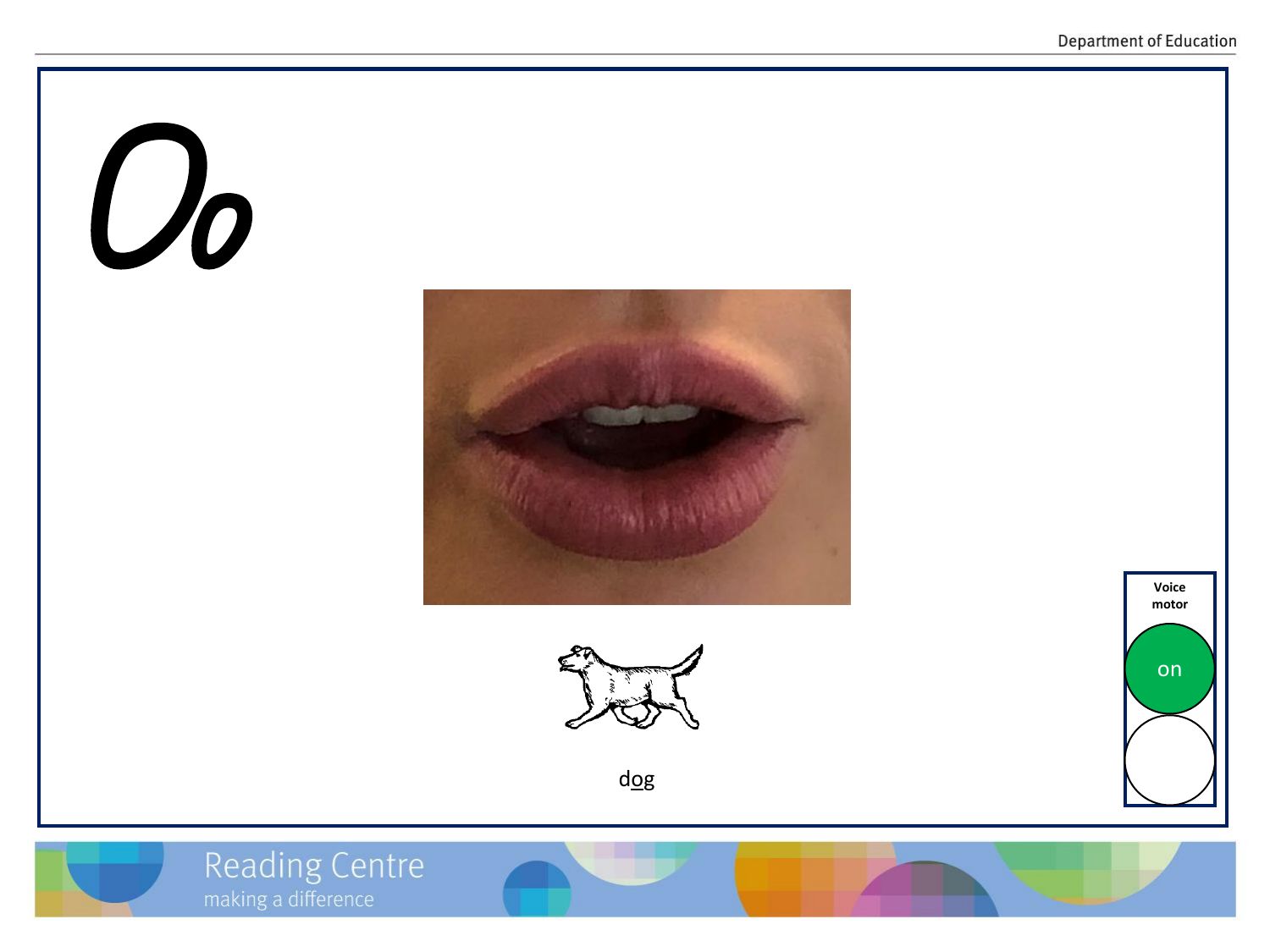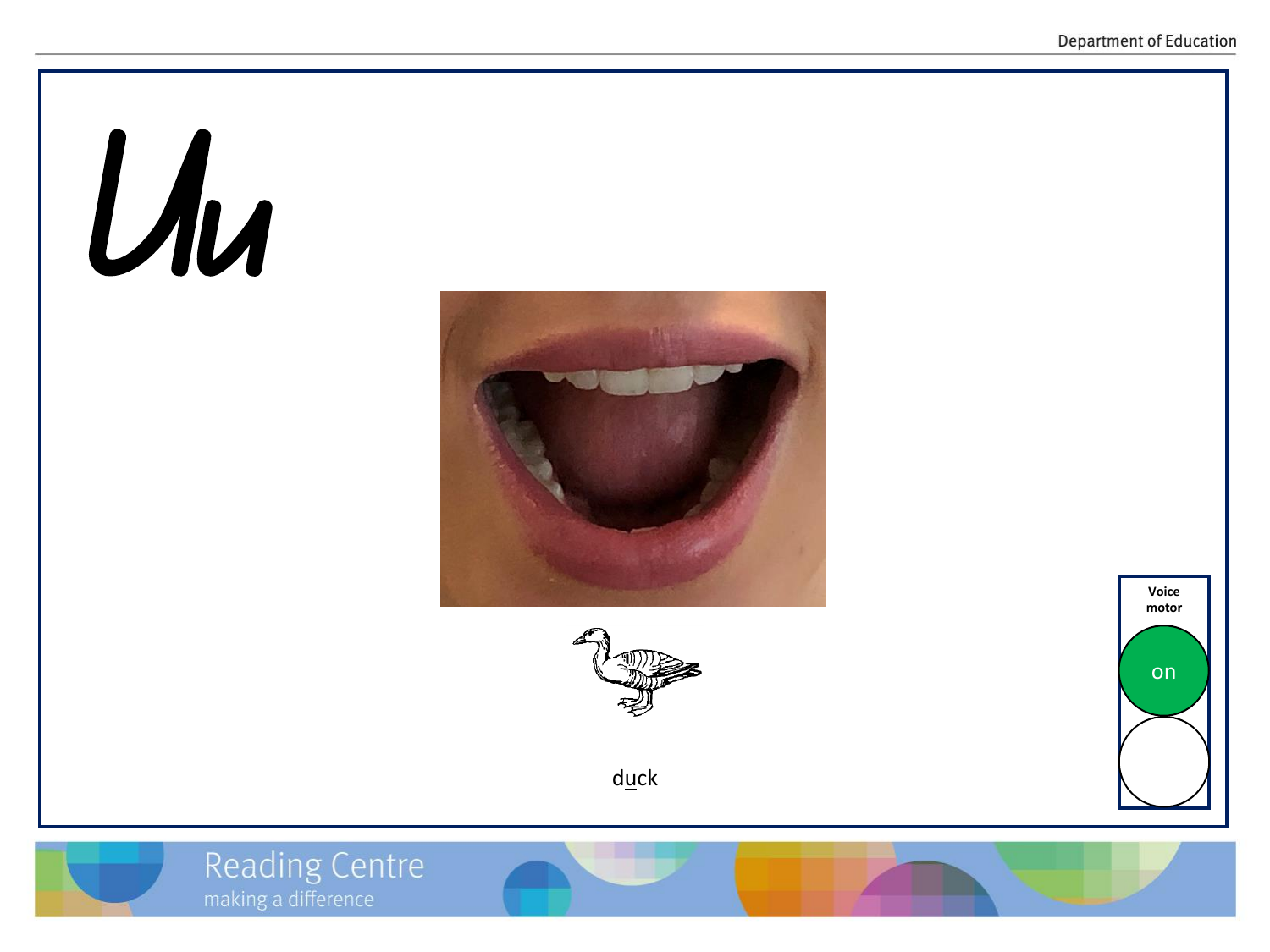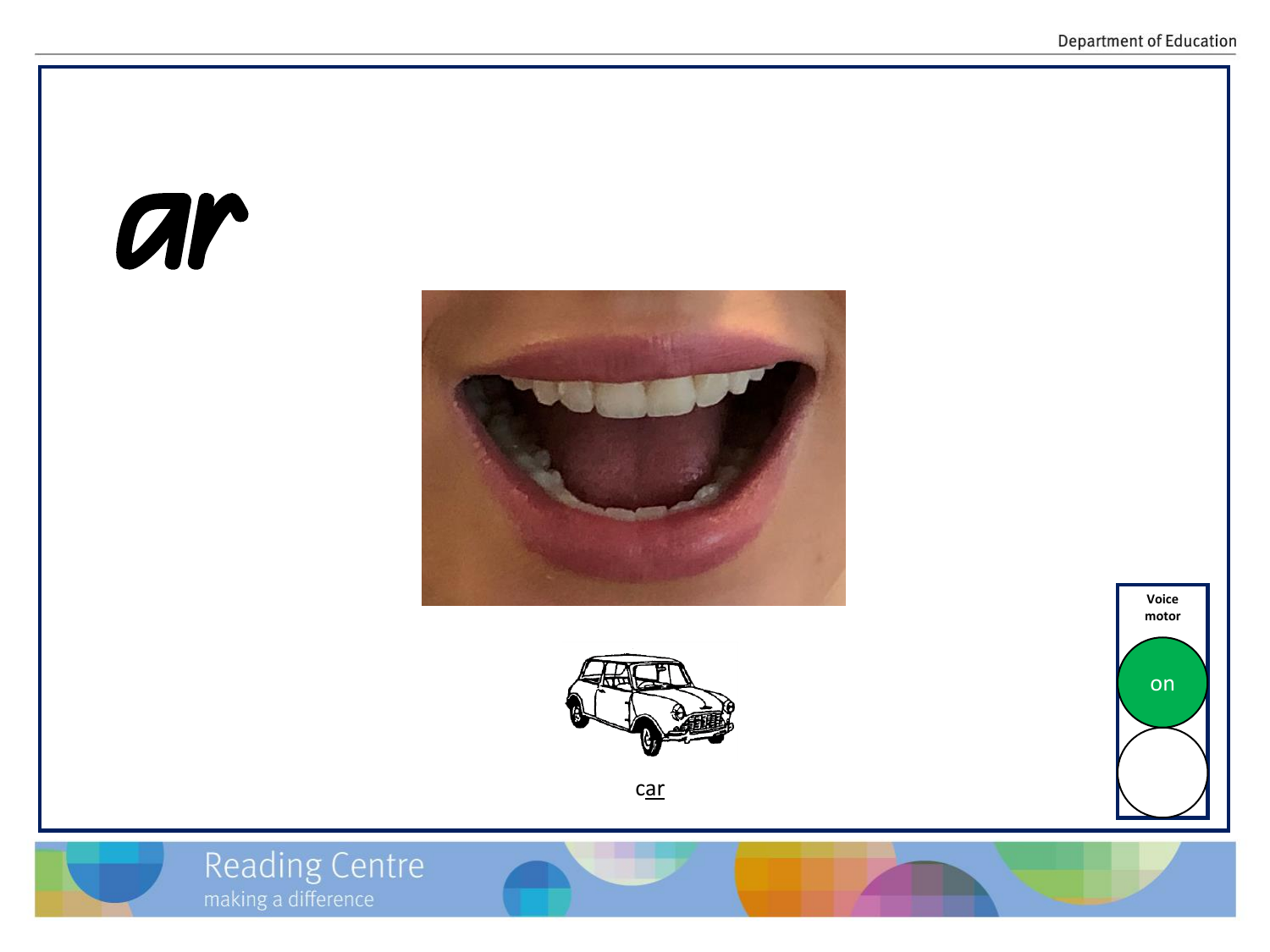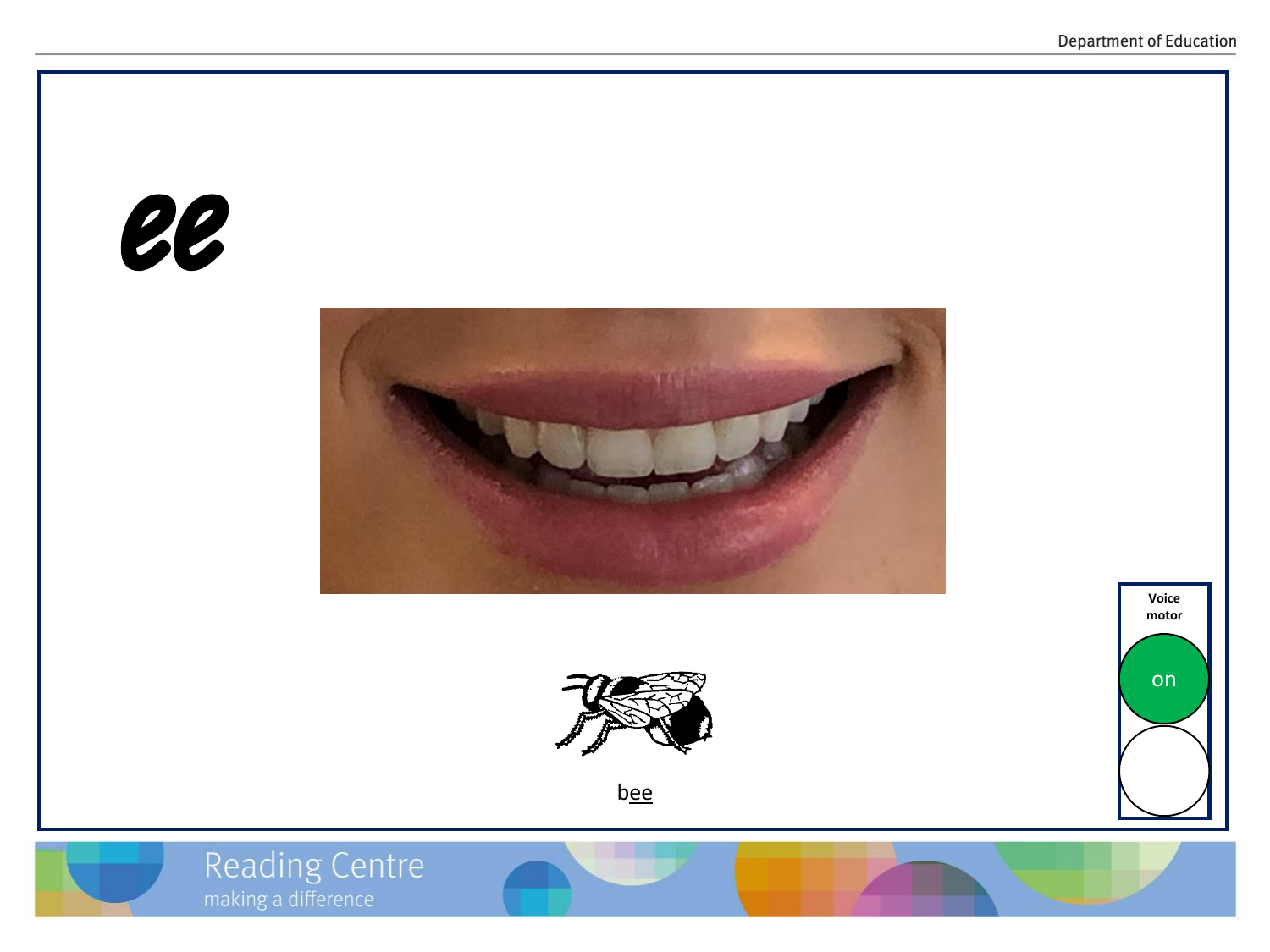